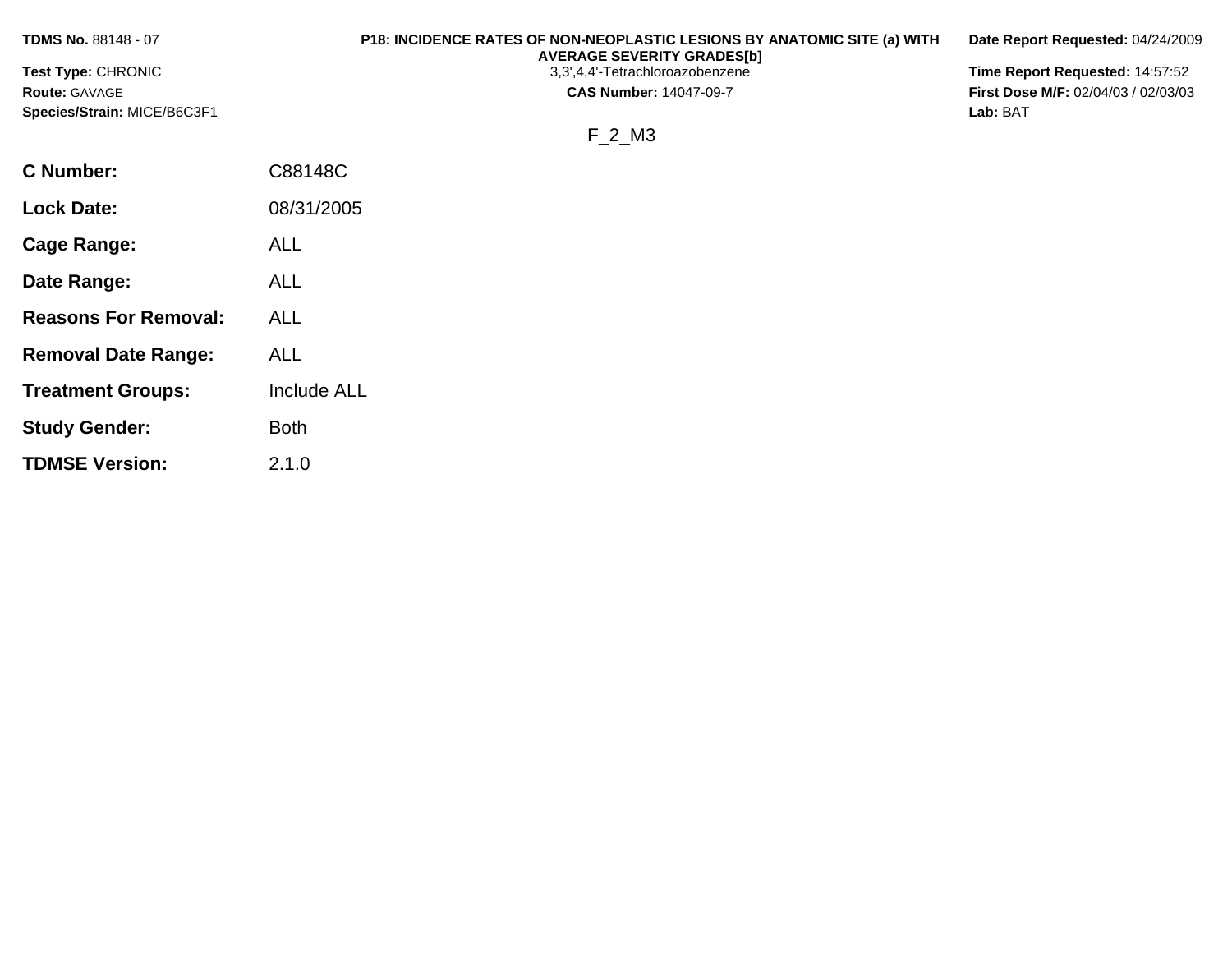**Date Report Requested:** 04/24/2009

**AVERAGE SEVERITY GRADES[b]**

**Test Type:** CHRONIC 3,3',4,4'-Tetrachloroazobenzene **Time Report Requested:** 14:57:52 **Route:** GAVAGE **CAS Number:** 14047-09-7 **First Dose M/F:** 02/04/03 / 02/03/03 **Species/Strain:** MICE/B6C3F1 **Lab:** BAT

| <b>B6C3F1 MICE MALE</b>                                         | 0 MG/KG              | 3 MG/KG                  | 10 MG/KG           | 30 MG/KG       |  |
|-----------------------------------------------------------------|----------------------|--------------------------|--------------------|----------------|--|
| <b>Disposition Summary</b>                                      |                      |                          |                    |                |  |
| <b>Animals Initially in Study</b>                               | 50                   | 50                       | 50                 | 50             |  |
| <b>Early Deaths</b>                                             |                      |                          |                    |                |  |
| <b>Accidently Killed</b>                                        |                      |                          | 1                  |                |  |
| <b>Dosing Accident</b><br><b>Moribund Sacrifice</b>             | $\mathbf{1}$<br>10   | 11                       | $\mathbf{1}$<br>16 | 19             |  |
| <b>Natural Death</b>                                            | 4                    | 8                        | 26                 | 31             |  |
| <b>Survivors</b>                                                |                      |                          |                    |                |  |
| <b>Terminal Sacrifice</b>                                       | 35                   | 31                       | 5                  |                |  |
| <b>Missing</b>                                                  |                      |                          | $\mathbf{1}$       |                |  |
| <b>Animals Examined Microscopically</b>                         | 50                   | 50                       | 49                 | 50             |  |
| <b>ALIMENTARY SYSTEM</b>                                        |                      |                          |                    |                |  |
|                                                                 |                      |                          |                    |                |  |
| Esophagus<br>Perforation                                        | (50)<br>$\mathbf{1}$ | (50)                     | (49)               | (50)           |  |
| Epithelium, Necrosis                                            | $1$ [2.0]            |                          |                    |                |  |
| Periesophageal Tissue, Inflammation,                            | 1[2.0]               |                          |                    |                |  |
| <b>Chronic Active</b>                                           |                      |                          |                    |                |  |
| Gallbladder                                                     | (49)                 | (50)                     | (49)               | (50)           |  |
| Infiltration Cellular, Lymphoid<br>Inflammation, Chronic Active | 2[1.0]<br>1[3.0]     |                          |                    |                |  |
| Intestine Large, Cecum                                          | (50)                 | (50)                     | (49)               | (50)           |  |
| Cyst                                                            |                      |                          | 1[4.0]             |                |  |
| Intestine Large, Rectum                                         | (50)                 | (50)                     | (49)               | (50)           |  |
| Intestine Small, Duodenum                                       | (50)                 | (50)                     | (49)               | (50)           |  |
| Intussusception                                                 |                      | 1[4.0]                   |                    |                |  |
| Intestine Small, Ileum<br>Intestine Small, Jejunum              | (50)<br>(50)         | (50)<br>(50)             | (49)<br>(49)       | (50)<br>(50)   |  |
| Liver                                                           | (50)                 | (50)                     | (49)               | (50)           |  |
| <b>Amyloid Deposition</b>                                       |                      | 3[2.7]                   | 2[2.0]             |                |  |
| Atypia Cellular                                                 |                      | 1[2.0]                   |                    |                |  |
| <b>Basophilic Focus</b>                                         |                      | 4                        | $\overline{c}$     | $\overline{c}$ |  |
| Clear Cell Focus                                                | 12                   | 6                        | $\overline{1}$     |                |  |
| Congestion                                                      |                      |                          | 1[4.0]             | 1[3.0]         |  |
| Eosinophilic Focus<br>Hematopoietic Cell Proliferation          | 5<br>2[1.5]          | $\overline{1}$<br>9[1.4] | 3<br>9[1.4]        | 3[1.3]         |  |
|                                                                 |                      |                          |                    |                |  |

a - Number of animals examined microscopically at site and number of animals with lesion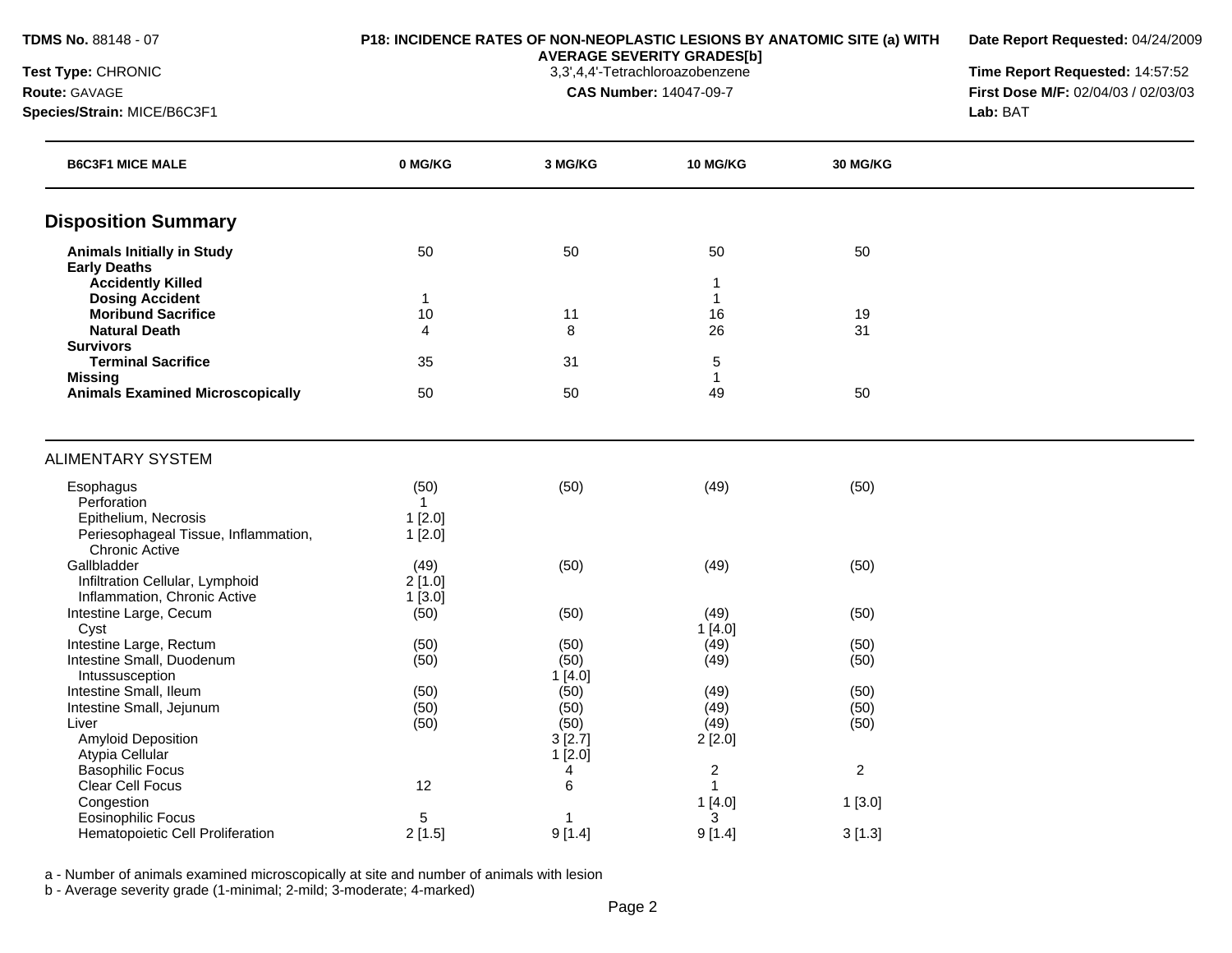**Date Report Requested:** 04/24/2009

**AVERAGE SEVERITY GRADES[b]**

**Species/Strain:** MICE/B6C3F1 **Lab:** BAT

**Test Type:** CHRONIC 3,3',4,4'-Tetrachloroazobenzene **Time Report Requested:** 14:57:52 **Route:** GAVAGE **CAS Number:** 14047-09-7 **First Dose M/F:** 02/04/03 / 02/03/03

| <b>B6C3F1 MICE MALE</b>                | 0 MG/KG        | 3 MG/KG    | 10 MG/KG   | 30 MG/KG       |  |
|----------------------------------------|----------------|------------|------------|----------------|--|
| Hemorrhage                             | 1[2.0]         |            | 1[3.0]     |                |  |
| Infarct                                | 1[4.0]         | 1[4.0]     |            |                |  |
| Infiltration Cellular, Lymphoid        | 7[1.3]         | 16[1.1]    | $11$ [1.1] | 2[1.0]         |  |
| Inflammation, Chronic Active           | 35 [1.2]       | $32$ [1.1] | $17$ [1.3] | 14[1.1]        |  |
| Mineralization                         | 1[1.0]         | 1[2.0]     |            |                |  |
| <b>Mixed Cell Focus</b>                | $\overline{4}$ | 6          |            | $\overline{c}$ |  |
| Pigmentation                           | 2[1.5]         | 1[2.0]     |            |                |  |
| <b>Tension Lipidosis</b>               | 2[2.0]         | 5[1.8]     | 12[2.5]    | 15[2.1]        |  |
| Thrombosis                             | 1[4.0]         |            |            |                |  |
| Bile Duct, Hyperplasia                 | 1[2.0]         |            |            |                |  |
| Hepatocyte, Necrosis                   | 5[2.2]         | 4[2.5]     | 2[2.5]     |                |  |
| Hepatocyte, Vacuolization Cytoplasmic  | 31 [2.0]       | $31$ [1.7] | 23 [1.2]   | $11$ [1.1]     |  |
| Mesentery                              | (5)            | (5)        | (4)        | (2)            |  |
| Fat, Fibrosis                          | 4[2.8]         | 2[2.5]     |            |                |  |
| Fat, Inflammation, Chronic Active      | 3[2.0]         | 5[2.8]     | 3[3.0]     | 1[4.0]         |  |
| Fat, Mineralization                    | 1[2.0]         | 2[1.5]     |            |                |  |
| Fat, Necrosis                          | 4[4.0]         | 3[4.0]     | 1[4.0]     |                |  |
| Oral Mucosa                            | (0)            | (1)        | (0)        | (0)            |  |
| Gingival, Inflammation, Chronic Active |                | 1[3.0]     |            |                |  |
| Pancreas                               | (50)           | (50)       | (49)       | (50)           |  |
| Infiltration Cellular, Lymphoid        | 6[1.2]         | 5[1.0]     | 1[1.0]     |                |  |
| Inflammation, Chronic Active           |                | 2[2.0]     | 1[4.0]     | 1[2.0]         |  |
| Duct, Cyst                             | 1[4.0]         |            |            |                |  |
| <b>Salivary Glands</b>                 | (50)           | (50)       | (49)       | (50)           |  |
| Degeneration                           | 1[3.0]         |            |            |                |  |
| Infiltration Cellular, Lymphoid        | 43 [1.3]       | 34 [1.3]   | 22 [1.1]   | 4[1.0]         |  |
| Mineralization                         |                |            | 1[1.0]     |                |  |
| Stomach, Forestomach                   | (50)           | (50)       | (49)       | (50)           |  |
| Infiltration Cellular, Lymphoid        |                |            | 1[2.0]     |                |  |
| Inflammation, Chronic Active           | 6[2.3]         | 7[1.7]     | 6[2.0]     | 3[2.3]         |  |
| Epithelium, Cyst                       | 1[2.0]         |            |            |                |  |
| Epithelium, Hyperplasia                | 8[2.5]         | $21$ [1.4] | $33$ [1.7] | 44 [2.0]       |  |
| Epithelium, Ulcer                      | 5[3.4]         | 3[2.7]     | 3[2.7]     | 2[2.5]         |  |
| Stomach, Glandular                     | (50)           | (50)       | (49)       | (50)           |  |
| Infiltration Cellular, Lymphoid        | 3[1.0]         | 20 [1.5]   | 19 [1.6]   | 15 [1.8]       |  |
| Infiltration Cellular, Mast Cell       |                | 1[2.0]     |            |                |  |
| Inflammation, Chronic Active           |                | 1[2.0]     | 1[2.0]     | 1[2.0]         |  |
| Mineralization                         |                | 4[1.0]     | 6[1.2]     | 13 [1.4]       |  |
| Epithelium, Hyperplasia                | 1[3.0]         |            |            |                |  |
| Epithelium, Hyperplasia, Focal         |                | 10 [1.8]   | 20 [1.9]   | 34 [2.0]       |  |
|                                        |                |            |            |                |  |

a - Number of animals examined microscopically at site and number of animals with lesion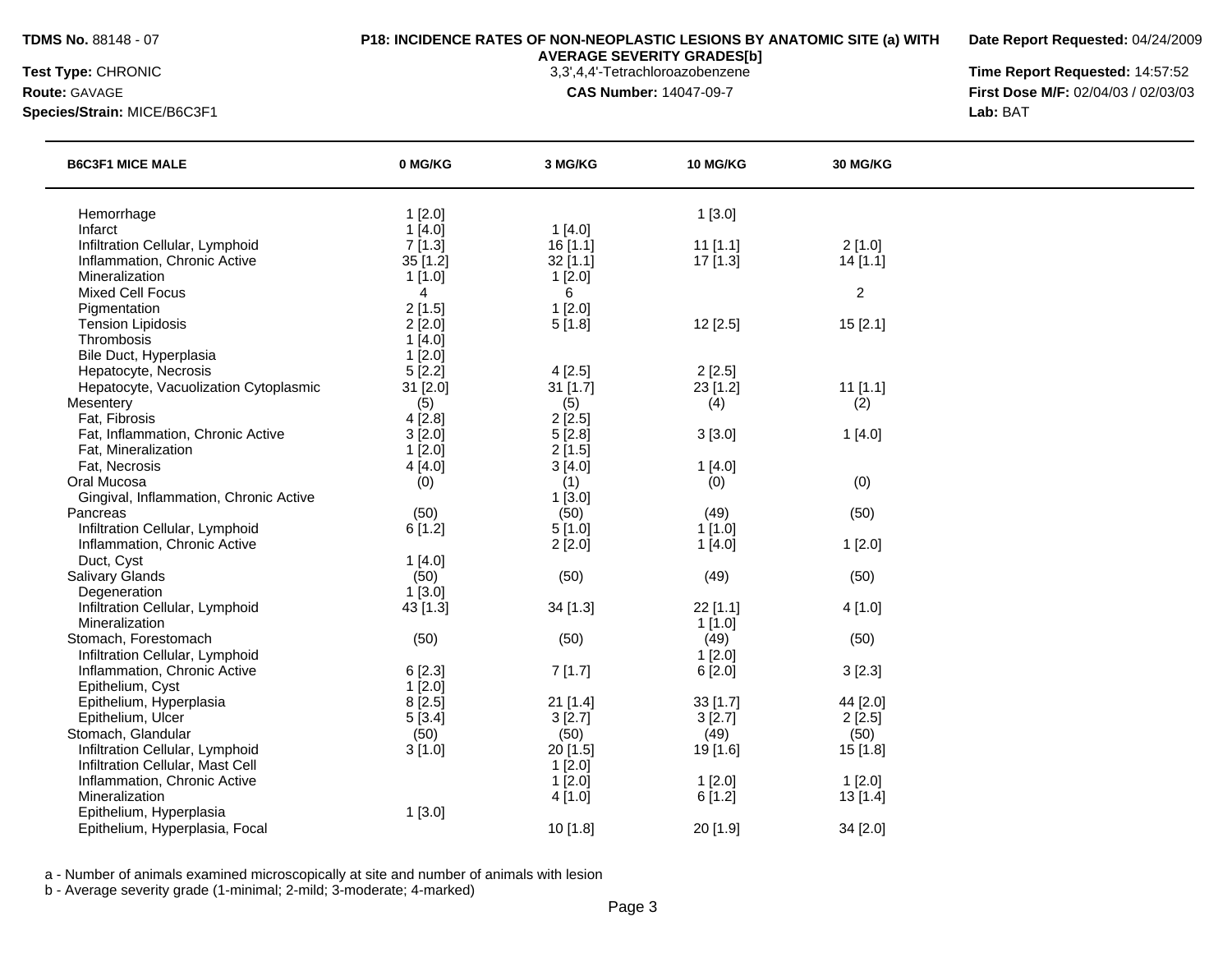**Date Report Requested:** 04/24/2009

**Species/Strain:** MICE/B6C3F1 **Lab:** BAT

**AVERAGE SEVERITY GRADES[b]**

**Test Type:** CHRONIC 3,3',4,4'-Tetrachloroazobenzene **Time Report Requested:** 14:57:52 **Route:** GAVAGE **CAS Number:** 14047-09-7 **First Dose M/F:** 02/04/03 / 02/03/03

| <b>B6C3F1 MICE MALE</b>                                                                                                                                                 | 0 MG/KG                             | 3 MG/KG                                            | <b>10 MG/KG</b>                                 | 30 MG/KG                                |  |
|-------------------------------------------------------------------------------------------------------------------------------------------------------------------------|-------------------------------------|----------------------------------------------------|-------------------------------------------------|-----------------------------------------|--|
| Epithelium, Ulcer<br>Epithelium, Glands, Cyst<br>Glands, Cyst<br>Tongue<br>Cyst, Multiple<br>Artery, Inflammation, Chronic Active<br>Tooth<br>Dysplasia<br>Malformation | 5[1.4]<br>(0)<br>(8)<br>3[3.0]<br>4 | 18 [1.4]<br>(1)<br>$1$ [2.0]<br>1[3.0]<br>(3)<br>3 | $1$ [3.0]<br>$21$ [1.3]<br>1[1.0]<br>(0)<br>(0) | 26 [1.3]<br>1[1.0]<br>(0)<br>(0)        |  |
| CARDIOVASCULAR SYSTEM                                                                                                                                                   |                                     |                                                    |                                                 |                                         |  |
| <b>Blood Vessel</b><br>Hyperplasia<br>Aorta, Inflammation, Chronic Active<br>Aorta, Mineralization<br>Heart                                                             | (50)<br>1[3.0]<br>(50)              | (50)<br>2[2.5]<br>(50)                             | (49)<br>6[1.2]<br>(49)                          | (50)<br>8[1.4]<br>(50)                  |  |
| Cardiomyopathy<br>Hyperplasia, Atypical<br>Infiltration Cellular, Lymphoid<br>Inflammation, Chronic Active<br>Mineralization<br>Necrosis                                | 5[1.4]<br>$1$ [1.0]<br>1[3.0]       | 5[2.2]<br>2[2.5]<br>1[3.0]<br>2[1.5]               | 17 [1.7]<br>2[2.5]                              | 9[1.4]<br>1[4.0]<br>$1$ [2.0]<br>3[2.0] |  |
| Artery, Hyperplasia<br>Artery, Inflammation, Chronic Active<br>Myocardium, Necrosis                                                                                     | $1$ [2.0]<br>$2$ [ $2.5$ ]          | 2[2.5]<br>1[3.0]                                   |                                                 |                                         |  |
| <b>ENDOCRINE SYSTEM</b>                                                                                                                                                 |                                     |                                                    |                                                 |                                         |  |
| <b>Adrenal Cortex</b><br><b>Accessory Adrenal Cortical Nodule</b><br>Amyloid Deposition<br>Hematopoietic Cell Proliferation                                             | (50)                                | (50)<br>2[1.5]                                     | (49)<br>4[1.8]<br>1[3.0]<br>1[1.0]              | (50)                                    |  |
| Hyperplasia<br>Hypertrophy<br>Bilateral, Accessory Adrenal Cortical<br>Nodule                                                                                           | 1[2.0]<br>9[1.7]                    | 5[1.0]                                             | 1[2.0]                                          | 1[2.0]                                  |  |
| Subcapsular, Hyperplasia<br>Islets, Pancreatic                                                                                                                          | 45 [1.3]<br>(50)                    | 38 [1.2]<br>(50)                                   | 37 [1.3]<br>(49)                                | 27 [1.0]<br>(50)                        |  |

a - Number of animals examined microscopically at site and number of animals with lesion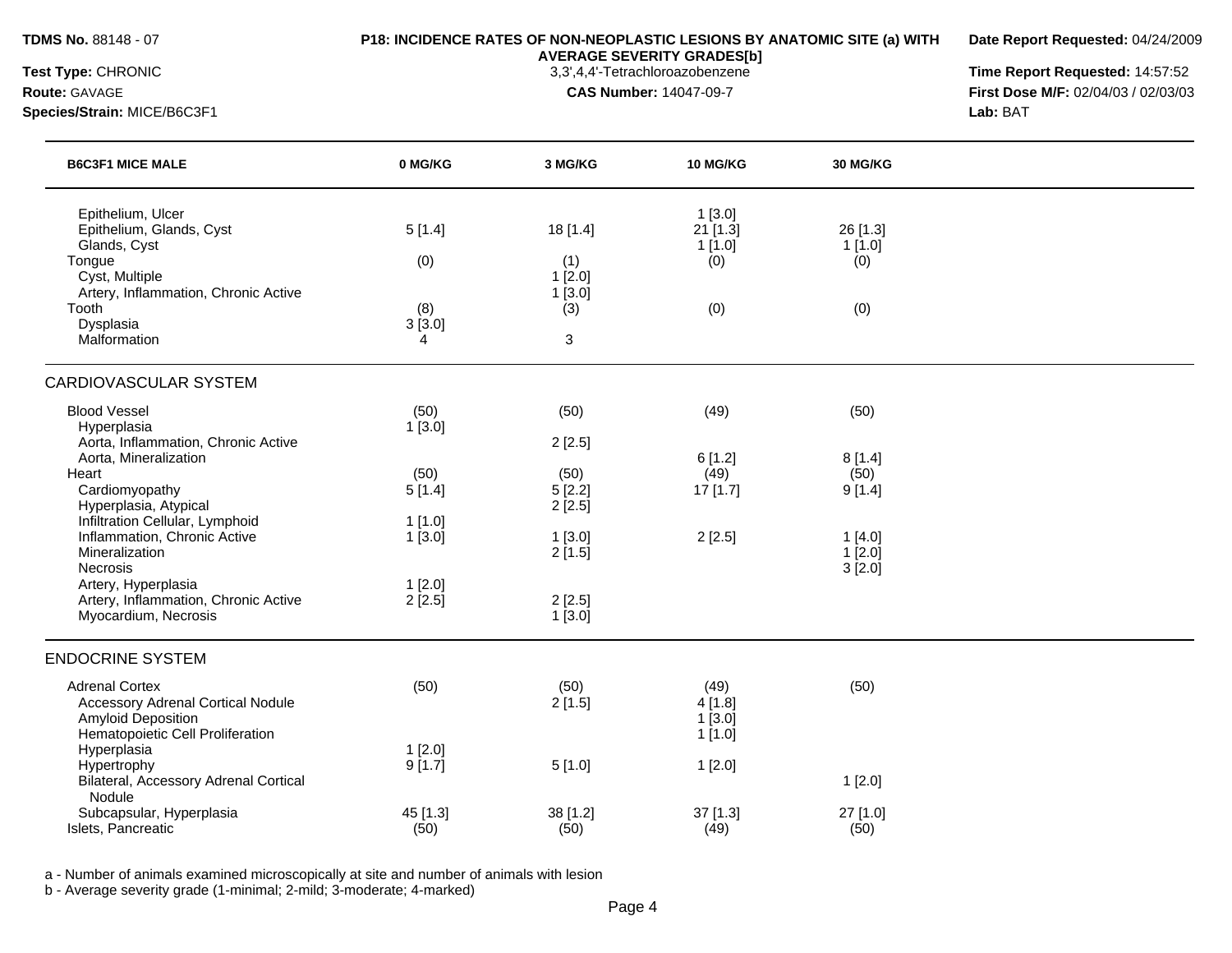**Date Report Requested:** 04/24/2009

**Species/Strain:** MICE/B6C3F1 **Lab:** BAT

**AVERAGE SEVERITY GRADES[b]**

**Test Type:** CHRONIC 3,3',4,4'-Tetrachloroazobenzene **Time Report Requested:** 14:57:52 **Route:** GAVAGE **CAS Number:** 14047-09-7 **First Dose M/F:** 02/04/03 / 02/03/03

| <b>B6C3F1 MICE MALE</b>       | 0 MG/KG | 3 MG/KG | <b>10 MG/KG</b> | 30 MG/KG |
|-------------------------------|---------|---------|-----------------|----------|
| Hyperplasia                   | 5[2.6]  | 3[2.0]  |                 |          |
| Parathyroid Gland             | (45)    | (47)    | (46)            | (44)     |
| Cyst                          | 1[2.0]  |         |                 |          |
| Cyst, Multiple                |         | [2.0]   |                 |          |
| <b>Pituitary Gland</b>        | (49)    | (50)    | (48)            | (50)     |
| Pars Distalis, Cyst           | 2[1.5]  | 4[2.0]  | [2.0]           | 3[1.3]   |
| Pars Distalis, Cyst, Multiple | 1[2.0]  |         |                 | [2.0]    |
| <b>Thyroid Gland</b>          | (50)    | (50)    | (49)            | (50)     |
| Inflammation, Chronic Active  | 2[2.5]  |         |                 |          |
| Follicle, Cyst                |         | 1 [2.0] |                 |          |
| Follicle, Degeneration        | 1[1.0]  |         |                 |          |

#### GENERAL BODY SYSTEM

None

| <b>GENITAL SYSTEM</b>               |                 |            |            |            |
|-------------------------------------|-----------------|------------|------------|------------|
| <b>Coagulating Gland</b><br>Atrophy | (50)<br>1 [4.0] | (50)       | (49)       | (50)       |
| <b>Dilatation</b>                   | 9[1.3]          | 16 [2.6]   | $36$ [2.6] | 47 [3.0]   |
| <b>Fibrosis</b>                     |                 | 6[2.0]     | $23$ [2.5] | 30[3.0]    |
| Infiltration Cellular, Lymphoid     | 3[1.0]          | 6[1.3]     | 2[1.0]     |            |
| Inflammation, Chronic Active        |                 | 6[1.7]     | $22$ [2.2] | $33$ [1.9] |
| Epithelium, Hyperplasia             | $1$ [2.0]       | $1$ [2.0]  | 5[3.4]     | $1$ [4.0]  |
| <b>Ductus Deferens</b>              | (50)            | (50)       | (49)       | (50)       |
| Inflammation, Chronic Active        |                 |            | 3[3.0]     |            |
| Epididymis                          | (50)            | (50)       | (49)       | (50)       |
| Atrophy                             | 1[4.0]          |            |            |            |
| Cyst                                |                 | $1$ [3.0]  | 1[2.0]     |            |
| Granuloma Sperm                     | $1$ [4.0]       | $3$ [2.3]  | 6[3.3]     | $8$ [3.0]  |
| Infiltration Cellular, Lymphoid     | 40 [1.2]        | $30$ [1.2] | 21 [1.0]   | $15$ [1.0] |
| Inflammation, Chronic Active        |                 | 3[2.0]     | 2[3.0]     |            |
| <b>Preputial Gland</b>              | (50)            | (50)       | (49)       | (50)       |
| Atrophy                             | 20 [3.4]        | $23$ [3.3] | 24 [3.3]   | 9[2.9]     |
| Infiltration Cellular, Lymphoid     | 18 [1.6]        | 3[1.3]     |            |            |
| Inflammation, Chronic Active        |                 | 7[1.7]     | 3 [2.0]    | $2$ [3.5]  |
| Duct, Ectasia                       | 19[3.4]         | 15[3.3]    | $23$ [3.1] | 10 [3.1]   |
| Prostate                            | (50)            | (50)       | (49)       | (50)       |

a - Number of animals examined microscopically at site and number of animals with lesion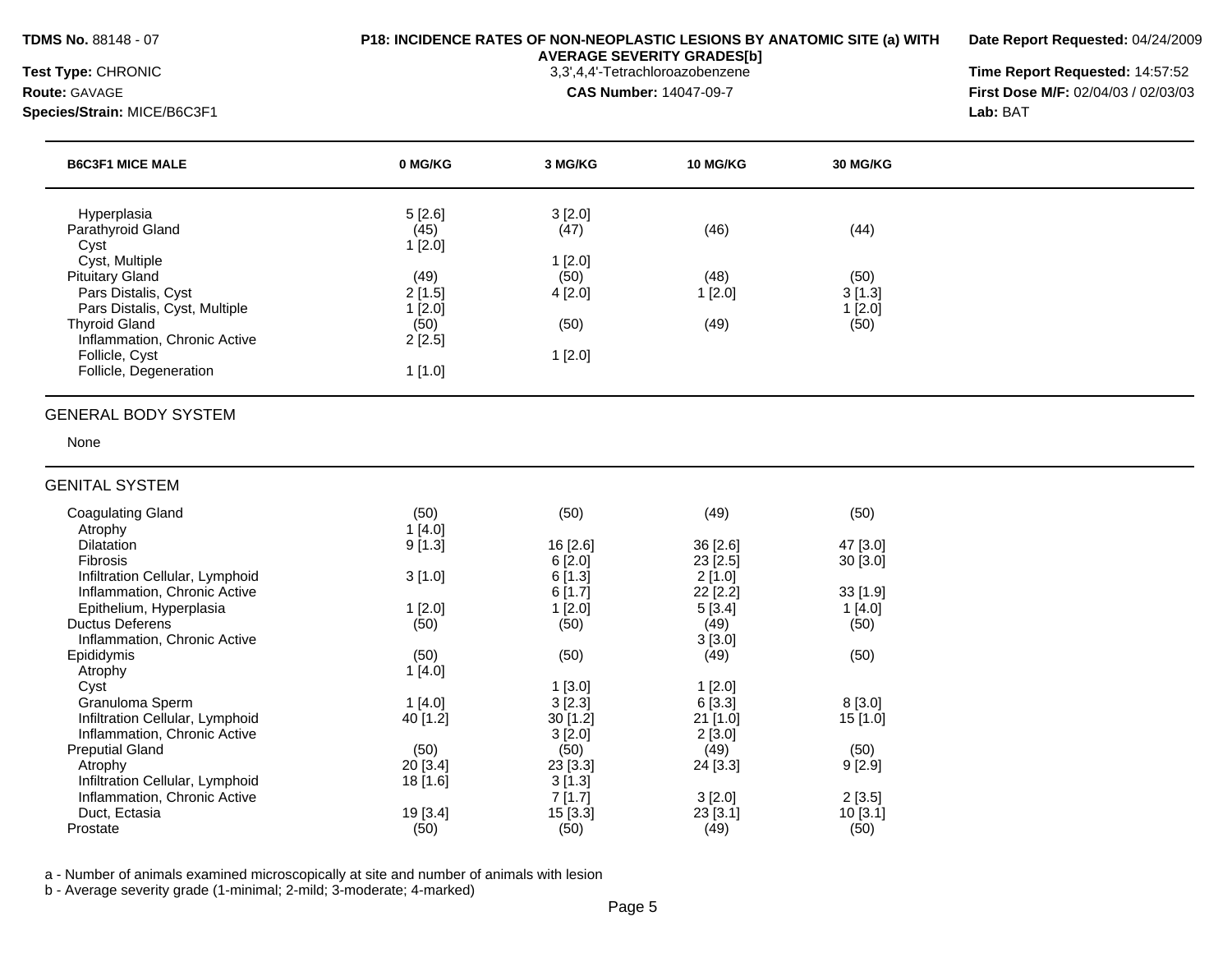**Date Report Requested:** 04/24/2009

**Species/Strain:** MICE/B6C3F1 **Lab:** BAT

**AVERAGE SEVERITY GRADES[b]**

**Test Type:** CHRONIC 3,3',4,4'-Tetrachloroazobenzene **Time Report Requested:** 14:57:52 **Route:** GAVAGE **CAS Number:** 14047-09-7 **First Dose M/F:** 02/04/03 / 02/03/03

| <b>B6C3F1 MICE MALE</b>                                                                                              | 0 MG/KG                                | 3 MG/KG                        | <b>10 MG/KG</b>                    | 30 MG/KG                         |  |
|----------------------------------------------------------------------------------------------------------------------|----------------------------------------|--------------------------------|------------------------------------|----------------------------------|--|
| Fibrosis<br>Infiltration Cellular, Lymphoid<br>Inflammation, Chronic Active<br>Mineralization<br>Artery, Hyperplasia | 42 [1.3]<br>3[1.3]<br>1[1.0]<br>1[3.0] | 1[4.0]<br>43 [1.7]<br>10 [2.8] | 3[2.7]<br>26 [1.7]<br>27 [2.7]     | 1[3.0]<br>9[1.4]<br>44 [2.2]     |  |
| Artery, Inflammation, Chronic Active<br>Epithelium, Hyperplasia<br><b>Seminal Vesicle</b>                            | 1[2.0]<br>4[2.0]<br>(50)               | (50)                           | 1[4.0]<br>(49)                     | (50)                             |  |
| Atrophy<br>Dilatation<br>Fibrosis<br>Inflammation, Chronic Active                                                    | 1[4.0]<br>12[2.3]                      | 14 [2.9]<br>3[2.0]<br>4 [2.3]  | 38 [2.9]<br>18 [2.7]<br>$14$ [2.6] | 41 [3.4]<br>29 [2.9]<br>22 [2.0] |  |
| Epithelium, Hyperplasia<br><b>Testes</b><br>Mineralization                                                           | (50)<br>1[2.0]                         | 1[3.0]<br>(50)<br>1[1.0]       | 5[3.0]<br>(49)<br>3[1.7]           | 1[2.0]<br>(50)<br>2[2.0]         |  |
| Germinal Epithelium, Degeneration<br><b>HEMATOPOIETIC SYSTEM</b>                                                     | 8[2.0]                                 | 1[2.0]                         | 3[2.7]                             | 3[2.0]                           |  |
| <b>Bone Marrow</b><br>Hyperplasia<br>Myelofibrosis                                                                   | (50)<br>13 [4.0]                       | (50)<br>10 [4.0]               | (49)<br>17 [3.9]<br>1[4.0]         | (50)<br>20 [4.0]                 |  |
| Erythroid Cell, Hyperplasia<br>Lymph Node<br>Mediastinal, Hyperplasia, Lymphoid                                      | 1[4.0]<br>(2)                          | (1)                            | (2)<br>1[4.0]                      | (0)                              |  |
| Lymph Node, Mandibular<br>Hematopoietic Cell Proliferation<br>Hyperplasia, Lymphoid                                  | (49)<br>3[3.3]                         | (50)<br>7[3.6]                 | (48)<br>1[4.0]<br>7[3.9]           | (49)                             |  |
| Hyperplasia, Plasma Cell<br>Necrosis, Lymphoid<br>Lymph Node, Mesenteric                                             | (50)                                   | 2[3.0]<br>(49)                 | 1[2.0]<br>1[3.0]<br>(48)           | (50)                             |  |
| Hyperplasia, Lymphoid<br>Spleen<br>Amyloid Deposition                                                                | 1[4.0]<br>(50)                         | (50)<br>4 [2.0]                | 1[3.0]<br>(49)<br>2[1.5]           | (49)                             |  |
| Atrophy<br>Hematopoietic Cell Proliferation<br>Artery, Hyperplasia                                                   | 2[2.5]<br>18 [2.9]<br>1[3.0]           | 9[2.9]<br>16 [3.0]             | 30 [3.2]<br>12[3.5]                | 39 [3.0]<br>7[2.7]               |  |
| Artery, Inflammation, Chronic Active<br>Lymphoid Follicle, Necrosis, Lymphoid                                        | 1[3.0]                                 |                                | 1[2.0]                             |                                  |  |

a - Number of animals examined microscopically at site and number of animals with lesion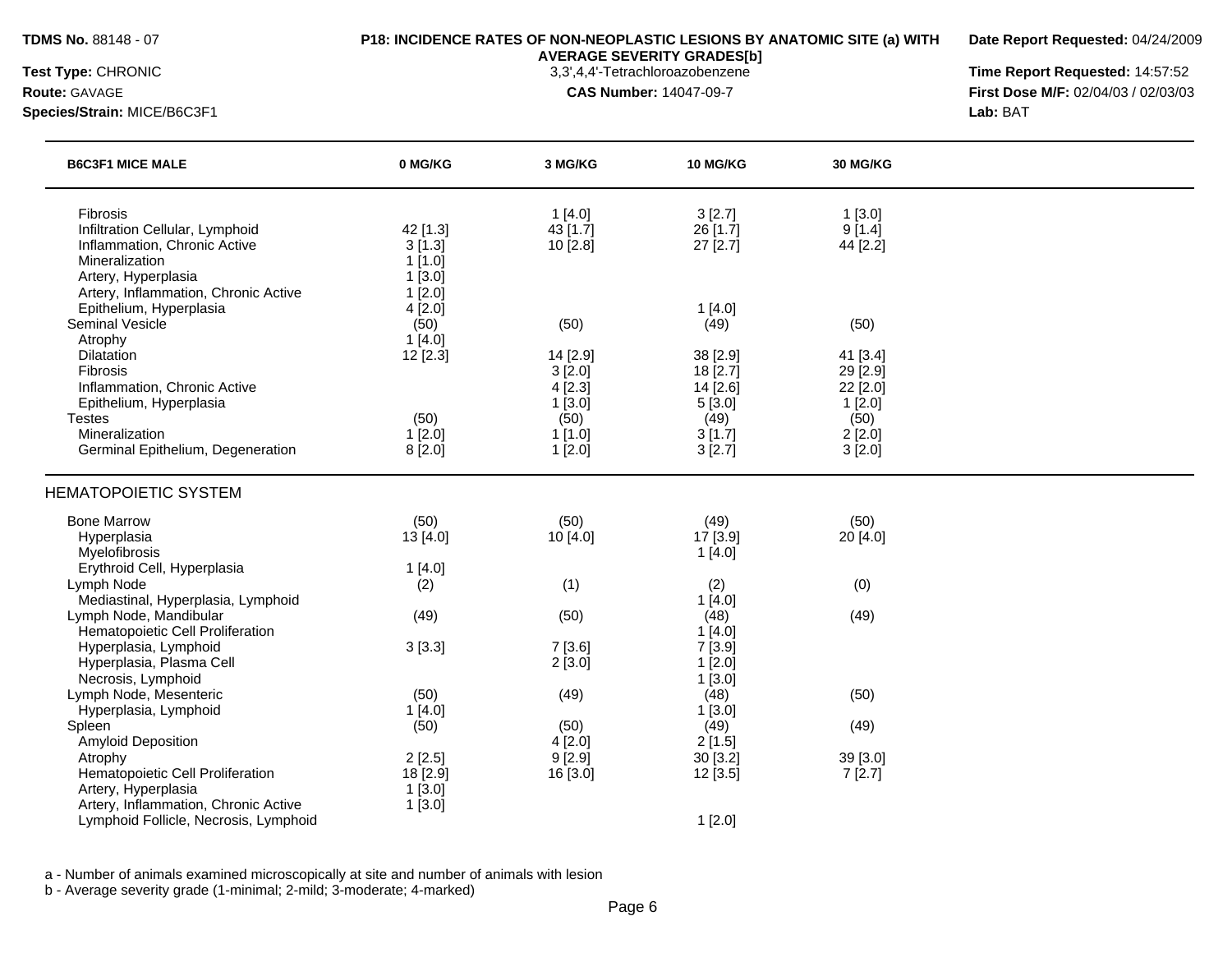**Date Report Requested:** 04/24/2009

# **AVERAGE SEVERITY GRADES[b]**

**Test Type:** CHRONIC 3,3',4,4'-Tetrachloroazobenzene **Time Report Requested:** 14:57:52 **Route:** GAVAGE **CAS Number:** 14047-09-7 **First Dose M/F:** 02/04/03 / 02/03/03 **Species/Strain:** MICE/B6C3F1 **Lab:** BAT

| <b>B6C3F1 MICE MALE</b>                                                                                                                                                                                                                                                                                                                                             | 0 MG/KG                                                            | 3 MG/KG                                                                                                       | <b>10 MG/KG</b>                                                                           | <b>30 MG/KG</b>                                                                          |  |
|---------------------------------------------------------------------------------------------------------------------------------------------------------------------------------------------------------------------------------------------------------------------------------------------------------------------------------------------------------------------|--------------------------------------------------------------------|---------------------------------------------------------------------------------------------------------------|-------------------------------------------------------------------------------------------|------------------------------------------------------------------------------------------|--|
| Thymus<br>Atrophy<br>Cyst<br>Cyst, Multiple<br>Ectopic Parathyroid Gland<br>Inflammation, Chronic Active<br>Thymocyte, Necrosis                                                                                                                                                                                                                                     | (41)<br>11 [3.5]<br>5[2.0]<br>19 [1.8]<br>8[1.9]                   | (42)<br>15 [3.9]<br>2[2.5]<br>28 [1.9]<br>8[1.8]                                                              | (40)<br>30 [3.9]<br>5[2.4]<br>27 [2.0]<br>3[1.7]<br>1[4.0]<br>2[2.0]                      | (49)<br>45 [3.7]<br>5[2.2]<br>35[2.1]<br>9[2.0]<br>3[2.3]                                |  |
| <b>INTEGUMENTARY SYSTEM</b>                                                                                                                                                                                                                                                                                                                                         |                                                                    |                                                                                                               |                                                                                           |                                                                                          |  |
| Skin<br><b>Cyst Epithelial Inclusion</b><br>Hemorrhage<br>Inflammation, Acute<br>Inflammation, Chronic Active<br>Dermis, Fibrosis<br>Dermis, Metaplasia, Osseous<br>Epidermis, Hyperkeratosis<br>Epidermis, Hyperplasia<br>Epidermis, Ulcer<br>Hair Follicle, Dilatation<br>Sebaceous Gland, Atrophy<br>Subcutaneous Tissue, Inflammation,<br><b>Chronic Active</b> | (50)<br>3[2.7]<br>3[3.0]<br>3[3.0]<br>3[4.0]<br>7[1.3]<br>13 [2.8] | (50)<br>1[4.0]<br>13[3.3]<br>12 [3.0]<br>$1$ [3.0]<br>1[4.0]<br>13 [2.4]<br>13 [4.0]<br>$10$ [1.2]<br>10[2.1] | (49)<br>1[1.0]<br>$12$ [3.3]<br>12[3.1]<br>12 [3.3]<br>11 [4.0]<br>$13$ [1.2]<br>20 [2.6] | (50)<br>1[3.0]<br>5[3.4]<br>4[3.5]<br>6[2.8]<br>6[3.8]<br>28 [1.4]<br>29 [2.2]<br>1[2.0] |  |
| MUSCULOSKELETAL SYSTEM                                                                                                                                                                                                                                                                                                                                              |                                                                    |                                                                                                               |                                                                                           |                                                                                          |  |
| <b>Bone</b><br>Osteopetrosis<br><b>Skeletal Muscle</b><br>Infiltration Cellular, Lymphoid<br>Inflammation, Chronic Active                                                                                                                                                                                                                                           | (50)<br>(50)<br>2[1.0]                                             | (50)<br>2[3.0]<br>(50)<br>1[2.0]                                                                              | (49)<br>1[4.0]<br>(49)                                                                    | (50)<br>(50)                                                                             |  |
| <b>NERVOUS SYSTEM</b>                                                                                                                                                                                                                                                                                                                                               |                                                                    |                                                                                                               |                                                                                           |                                                                                          |  |
| <b>Brain</b><br>Degeneration                                                                                                                                                                                                                                                                                                                                        | (50)                                                               | (50)<br>1[1.0]                                                                                                | (49)                                                                                      | (50)                                                                                     |  |
| Inflammation, Chronic Active                                                                                                                                                                                                                                                                                                                                        | 1[2.0]                                                             |                                                                                                               |                                                                                           |                                                                                          |  |

a - Number of animals examined microscopically at site and number of animals with lesion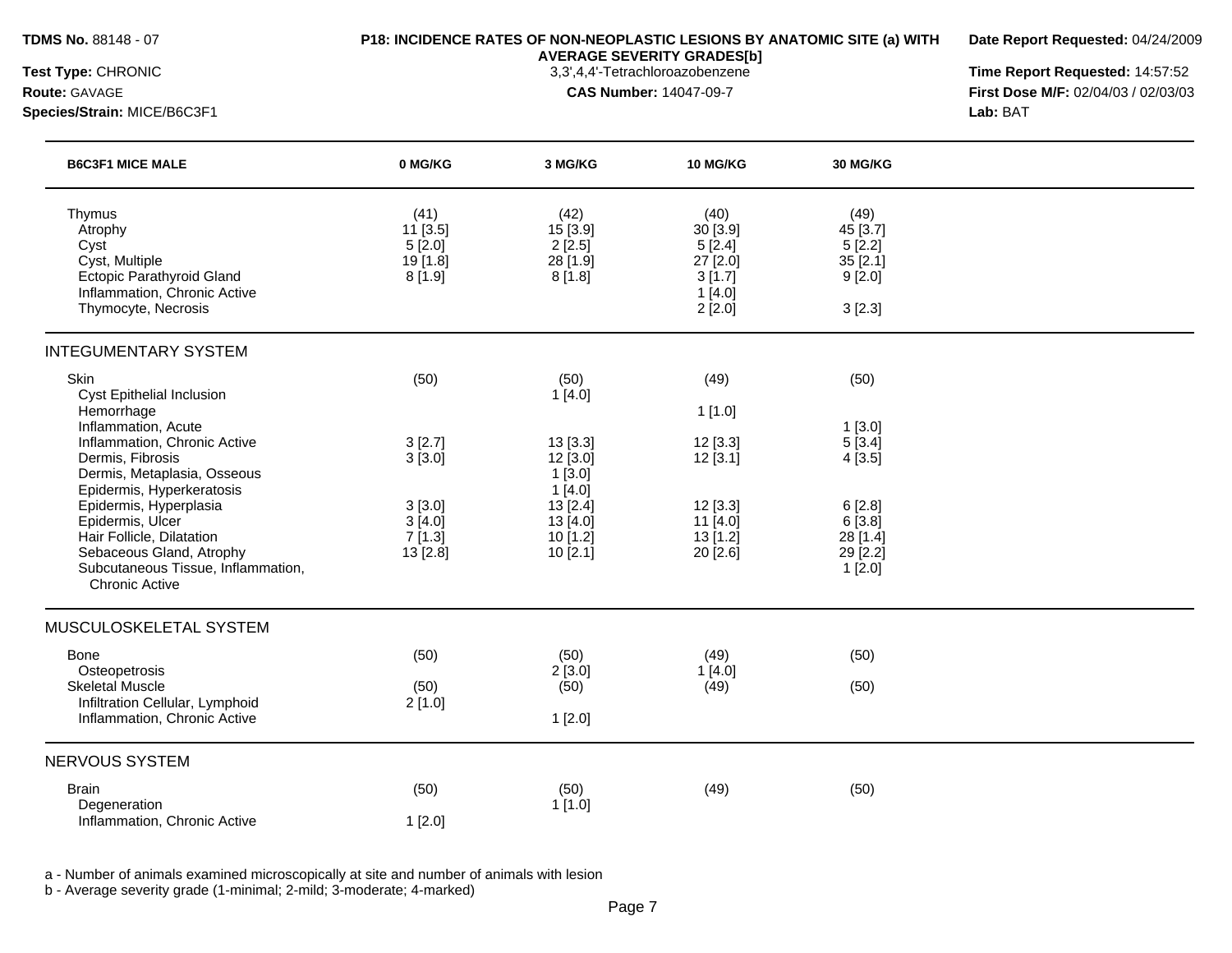| TDMS No. 88148 - 07<br>Test Type: CHRONIC<br>Route: GAVAGE<br>Species/Strain: MICE/B6C3F1                                                                       | P18: INCIDENCE RATES OF NON-NEOPLASTIC LESIONS BY ANATOMIC SITE (a) WITH | Date Report Requested: 04/24/2009<br>Time Report Requested: 14:57:52<br>First Dose M/F: 02/04/03 / 02/03/03<br>Lab: BAT |                                   |                          |  |
|-----------------------------------------------------------------------------------------------------------------------------------------------------------------|--------------------------------------------------------------------------|-------------------------------------------------------------------------------------------------------------------------|-----------------------------------|--------------------------|--|
| <b>B6C3F1 MICE MALE</b>                                                                                                                                         | 0 MG/KG                                                                  | 3 MG/KG                                                                                                                 | 10 MG/KG                          | 30 MG/KG                 |  |
| Neuron, Necrosis                                                                                                                                                |                                                                          |                                                                                                                         | 1[4.0]                            |                          |  |
| <b>RESPIRATORY SYSTEM</b>                                                                                                                                       |                                                                          |                                                                                                                         |                                   |                          |  |
| Lung<br>Congestion<br>Fibrosis<br>Infiltration Cellular, Lymphoid                                                                                               | (50)                                                                     | (50)<br>1[2.0]<br>4 [2.5]                                                                                               | (49)<br>1[4.0]<br>1[2.0]          | (50)                     |  |
| Inflammation, Chronic Active<br>Alveolar Epithelium, Hyperplasia<br>Alveolus, Infiltration Cellular, Histiocyte<br>Mediastinum, Inflammation, Chronic<br>Active | 5[2.2]<br>$4$ [3.0]                                                      | 2[1.0]<br>6[2.2]<br>6 [3.0]<br>1[3.0]                                                                                   | 1[1.0]<br>$2$ [ $2.5$ ]<br>1[4.0] | 1[1.0]<br>2[2.5]         |  |
| Nose<br>Hemorrhage<br>Inflammation, Chronic Active<br>Nasolacrimal Duct, Inflammation, Chronic<br>Active<br>Nasolacrimal Duct, Squamous                         | (50)<br>1[1.0]<br>2[1.5]                                                 | (50)                                                                                                                    | (49)<br>1[4.0]<br>1[2.0]          | (50)                     |  |
| Epithelium, Hyperplasia<br>Pleura<br>Trachea<br>Epithelium, Mineralization                                                                                      | (1)<br>(50)                                                              | (1)<br>(50)                                                                                                             | (1)<br>(49)                       | (0)<br>(50)<br>1[2.0]    |  |
| SPECIAL SENSES SYSTEM                                                                                                                                           |                                                                          |                                                                                                                         |                                   |                          |  |
| Eye<br>Atrophy<br>Anterior Chamber, Cornea, Inflammation,                                                                                                       | (50)<br>1[4.0]                                                           | (50)                                                                                                                    | (49)<br>1[2.0]                    | (50)<br>2[4.0]           |  |
| Suppurative<br>Cornea, Inflammation, Chronic Active<br>Cornea, Pigmentation<br>Optic Nerve, Inflammation, Chronic<br>Active                                     | 1[2.0]                                                                   | 1[3.0]                                                                                                                  | 1[1.0]                            |                          |  |
| <b>Harderian Gland</b><br>Degeneration<br>Hyperplasia<br>Infiltration Cellular, Lymphoid<br>Inflammation, Chronic Active                                        | (50)<br>3[2.7]<br>33[1.2]                                                | (50)<br>2[2.5]<br>26 [1.2]<br>1[2.0]                                                                                    | (49)<br>1[1.0]<br>7[1.1]          | (50)<br>1[2.0]<br>1[1.0] |  |

a - Number of animals examined microscopically at site and number of animals with lesion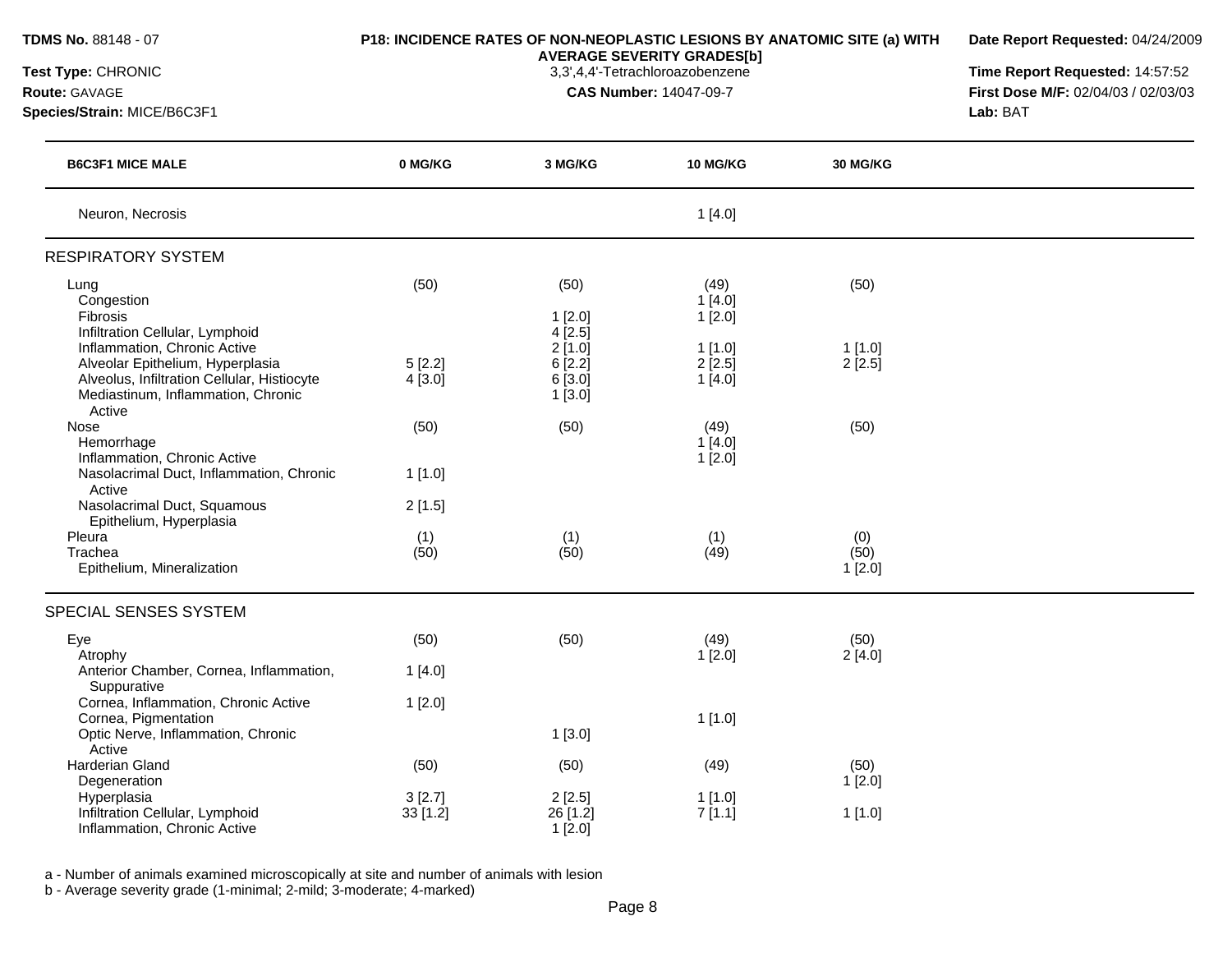| Test Type: CHRONIC<br><b>Route: GAVAGE</b><br>Species/Strain: MICE/B6C3F1 |           | <b>AVERAGE SEVERITY GRADES[b]</b><br>3,3',4,4'-Tetrachloroazobenzene<br><b>CAS Number: 14047-09-7</b> |                      |                      | Time Report Requested: 14:57:52<br>First Dose M/F: 02/04/03 / 02/03/03<br>Lab: BAT |
|---------------------------------------------------------------------------|-----------|-------------------------------------------------------------------------------------------------------|----------------------|----------------------|------------------------------------------------------------------------------------|
| <b>B6C3F1 MICE MALE</b>                                                   | 0 MG/KG   | 3 MG/KG                                                                                               | 10 MG/KG             | 30 MG/KG             |                                                                                    |
| <b>Necrosis</b>                                                           |           |                                                                                                       | 1[2.0]               |                      |                                                                                    |
| URINARY SYSTEM                                                            |           |                                                                                                       |                      |                      |                                                                                    |
| Kidney                                                                    | (50)      | (50)                                                                                                  | (49)                 | (50)                 |                                                                                    |
| Hydronephrosis                                                            | $1$ [2.0] | 5[2.6]                                                                                                | $17$ [2.4]           | 29 [2.3]             |                                                                                    |
| Infarct                                                                   | 4[2.5]    |                                                                                                       | 1[4.0]               |                      |                                                                                    |
| Infiltration Cellular, Lymphoid                                           | 39 [1.4]  | 38 [1.4]                                                                                              | $12$ [1.2]           | 3[1.7]               |                                                                                    |
| Inflammation, Acute<br>Inflammation, Chronic Active                       |           |                                                                                                       |                      | 3[2.0]<br>2[2.5]     |                                                                                    |
| Metaplasia, Osseous                                                       | 2[1.5]    | 3[1.7]                                                                                                | 5[3.2]<br>$1$ [2.0]  | $1$ [2.0]            |                                                                                    |
| Mineralization                                                            | 40 [1.0]  | 43 [1.0]                                                                                              | 40 [1.2]             | 42 [1.3]             |                                                                                    |
| Nephropathy                                                               | 47 [1.4]  | 45 [1.5]                                                                                              | 28 [1.8]             | 24 [1.5]             |                                                                                    |
| Thrombosis                                                                |           |                                                                                                       |                      | 4[2.5]               |                                                                                    |
| Artery, Inflammation, Chronic Active                                      | 2[2.5]    | 1[3.0]                                                                                                |                      |                      |                                                                                    |
| Cortex, Cyst                                                              | 11 [2.0]  | 6[1.7]                                                                                                | 2[2.0]               |                      |                                                                                    |
| Cortex, Cyst, Multiple                                                    |           |                                                                                                       | 1[4.0]               |                      |                                                                                    |
| Glomerulus, Amyloid Deposition                                            |           | 6[2.3]                                                                                                | 4[1.8]               | 1[1.0]               |                                                                                    |
| Papilla, Necrosis                                                         |           | 3[3.3]                                                                                                | 3[4.0]               |                      |                                                                                    |
| Pelvis, Hyperplasia                                                       | $1$ [1.0] |                                                                                                       |                      | $1$ [2.0]            |                                                                                    |
| Renal Tubule, Dilatation                                                  | $1$ [2.0] | 8[2.6]                                                                                                | 31 [3.0]             | 43 [2.9]             |                                                                                    |
| Renal Tubule, Hyperplasia                                                 | $1$ [2.0] |                                                                                                       |                      |                      |                                                                                    |
| Ureter                                                                    | (43)      | (45)                                                                                                  | (47)                 | (50)                 |                                                                                    |
| <b>Dilatation</b><br>Inflammation, Chronic Active                         |           | 6[3.0]<br>3[3.3]                                                                                      | 22 [3.0]<br>24 [3.0] | 42 [2.8]<br>39 [3.0] |                                                                                    |
| Urethra                                                                   | (48)      | (50)                                                                                                  | (49)                 | (50)                 |                                                                                    |
| <b>Dilatation</b>                                                         |           | 1[4.0]                                                                                                | 2[4.0]               | 2[4.0]               |                                                                                    |
| Inflammation, Chronic Active                                              | $1$ [2.0] |                                                                                                       | $1$ [1.0]            |                      |                                                                                    |
| Artery, Hyperplasia                                                       | 1[4.0]    |                                                                                                       |                      |                      |                                                                                    |
| Artery, Inflammation, Chronic Active                                      | 1[3.0]    |                                                                                                       |                      |                      |                                                                                    |
| Transitional Epithelium, Hyperplasia                                      |           | 17 [3.5]                                                                                              | 2[3.0]               |                      |                                                                                    |
| Transitional Epithelium, Inflammation,                                    |           | 1[2.0]                                                                                                |                      |                      |                                                                                    |
| <b>Chronic Active</b>                                                     |           |                                                                                                       |                      |                      |                                                                                    |
| <b>Urinary Bladder</b>                                                    | (50)      | (50)                                                                                                  | (49)                 | (50)                 |                                                                                    |
| Infiltration Cellular, Lymphoid                                           | 25[1.1]   | 25 [1.0]                                                                                              | 4 [1.0]              |                      |                                                                                    |
| Inflammation, Chronic Active                                              |           | $1$ [2.0]                                                                                             | 1[1.0]               | $2$ [2.0]            |                                                                                    |
| Transitional Epithelium, Hyperplasia                                      |           | 1[2.0]                                                                                                |                      | 4[2.0]               |                                                                                    |

**Date Report Requested:** 04/24/2009

**TDMS No.** 88148 - 07 **P18: INCIDENCE RATES OF NON-NEOPLASTIC LESIONS BY ANATOMIC SITE (a) WITH**

a - Number of animals examined microscopically at site and number of animals with lesion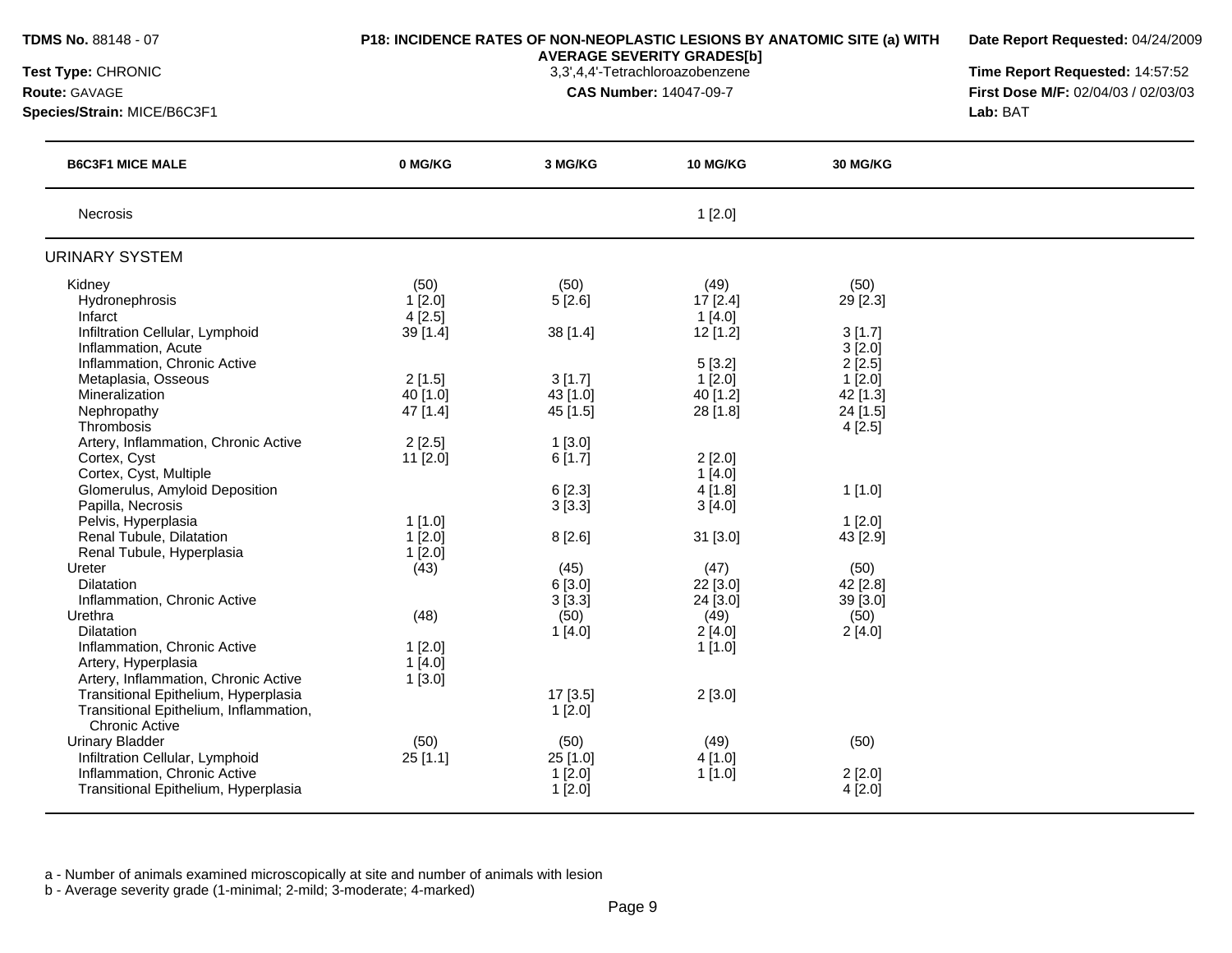|         | Date Report Requested: 04/24/2009          |          |                                                                                                       |                                                                          |
|---------|--------------------------------------------|----------|-------------------------------------------------------------------------------------------------------|--------------------------------------------------------------------------|
|         |                                            |          |                                                                                                       | Time Report Requested: 14:57:52                                          |
|         | <b>First Dose M/F: 02/04/03 / 02/03/03</b> |          |                                                                                                       |                                                                          |
|         |                                            |          |                                                                                                       | Lab: BAT                                                                 |
| 0 MG/KG | 3 MG/KG                                    | 10 MG/KG | 30 MG/KG                                                                                              |                                                                          |
|         |                                            |          |                                                                                                       |                                                                          |
|         |                                            |          | <b>AVERAGE SEVERITY GRADESIbI</b><br>3,3',4,4'-Tetrachloroazobenzene<br><b>CAS Number: 14047-09-7</b> | P18: INCIDENCE RATES OF NON-NEOPLASTIC LESIONS BY ANATOMIC SITE (a) WITH |

\*\*\* END OF MALE \*\*\*

a - Number of animals examined microscopically at site and number of animals with lesion

b - Average severity grade (1-minimal; 2-mild; 3-moderate; 4-marked)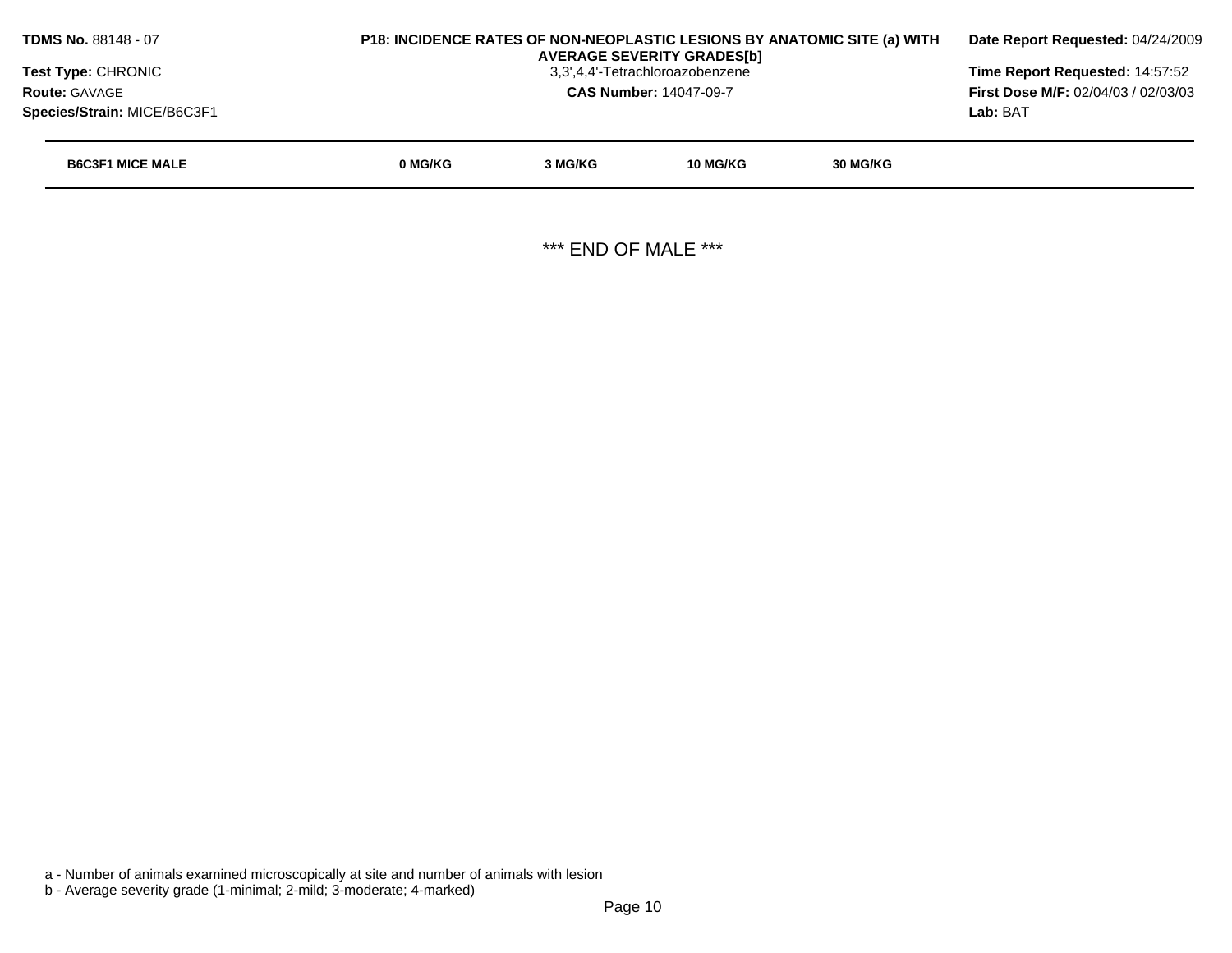**Date Report Requested:** 04/24/2009

**AVERAGE SEVERITY GRADES[b]**

**Test Type:** CHRONIC 3,3',4,4'-Tetrachloroazobenzene **Time Report Requested:** 14:57:52 **Route:** GAVAGE **CAS Number:** 14047-09-7 **First Dose M/F:** 02/04/03 / 02/03/03 **Species/Strain:** MICE/B6C3F1 **Lab:** BAT

| <b>B6C3F1 MICE FEMALE</b>                     | 0 MG/KG                 | 3 MG/KG        | <b>10 MG/KG</b>  | <b>30 MG/KG</b> |  |
|-----------------------------------------------|-------------------------|----------------|------------------|-----------------|--|
| <b>Disposition Summary</b>                    |                         |                |                  |                 |  |
| <b>Animals Initially in Study</b>             | 50                      | 50             | 50               | 50              |  |
| <b>Early Deaths</b>                           |                         |                |                  |                 |  |
| <b>Dosing Accident</b>                        | 1                       |                | 1                | $\mathbf{1}$    |  |
| <b>Moribund Sacrifice</b>                     | $\,6$                   | 9              | 9                | 21              |  |
| <b>Natural Death</b>                          | 8                       | 11             | 8                | 8               |  |
| <b>Survivors</b>                              |                         |                |                  |                 |  |
| <b>Natural Death</b>                          |                         |                |                  | $\mathbf{1}$    |  |
| <b>Terminal Sacrifice</b>                     | 35                      | 30             | 32               | 19              |  |
| <b>Animals Examined Microscopically</b>       | 50                      | 50             | 50               | 50              |  |
| <b>ALIMENTARY SYSTEM</b>                      |                         |                |                  |                 |  |
| Esophagus                                     | (49)                    | (50)           | (50)             | (50)            |  |
| Perforation                                   | $\mathbf{1}$            |                | $\mathbf{1}$     | 1[4.0]          |  |
| Gallbladder                                   | (49)                    | (50)           | (50)             | (50)            |  |
| Infiltration Cellular, Lymphoid               | 3[1.3]                  | 3[1.0]         | 2[1.0]           | 1[1.0]          |  |
| Inflammation, Chronic Active                  |                         |                | 1[3.0]           |                 |  |
| Intestine Large, Cecum                        | (49)                    | (50)           | (49)             | (50)            |  |
| Inflammation, Chronic Active                  |                         | 1[4.0]         |                  |                 |  |
| Ulcer                                         |                         | 1[4.0]         |                  |                 |  |
| Intestine Large, Colon                        | (49)                    | (50)           | (49)             | (50)            |  |
| Intestine Large, Rectum                       | (49)                    | (50)           | (50)             | (50)            |  |
| Inflammation, Chronic Active                  | 1[3.0]                  |                |                  |                 |  |
| Intestine Small, Duodenum                     | (49)                    | (50)           | (50)             | (50)            |  |
| Intestine Small, Jejunum                      | (49)                    | (50)           | (50)             | (50)            |  |
| Peyer's Patch, Hyperplasia, Lymphoid          |                         |                | 1[4.0]           | 3[4.0]          |  |
| Liver                                         | (49)                    | (50)           | (50)             | (50)            |  |
| Amyloid Deposition<br><b>Basophilic Focus</b> | 1                       | $\,6$          | 2[3.5]           | 4[2.5]<br>1     |  |
| <b>Clear Cell Focus</b>                       | $\overline{\mathbf{c}}$ | $\overline{1}$ | 3<br>$\mathbf 1$ |                 |  |
| <b>Eosinophilic Focus</b>                     | $\overline{2}$          |                |                  | 1               |  |
| Hematopoietic Cell Proliferation              | 3[1.3]                  | 9[1.3]         | 9[1.6]           | $21$ [1.7]      |  |
| Infarct                                       |                         |                |                  | 3[3.0]          |  |
| Infiltration Cellular, Histiocyte             |                         |                |                  | 1[3.0]          |  |
| Infiltration Cellular, Lymphoid               | 38 [1.4]                | 40 [1.1]       | 38 [1.2]         | 28 [1.4]        |  |
| Inflammation, Chronic Active                  | 39 [1.2]                | $37$ [1.3]     | 37 [1.2]         | 32 [1.2]        |  |

a - Number of animals examined microscopically at site and number of animals with lesion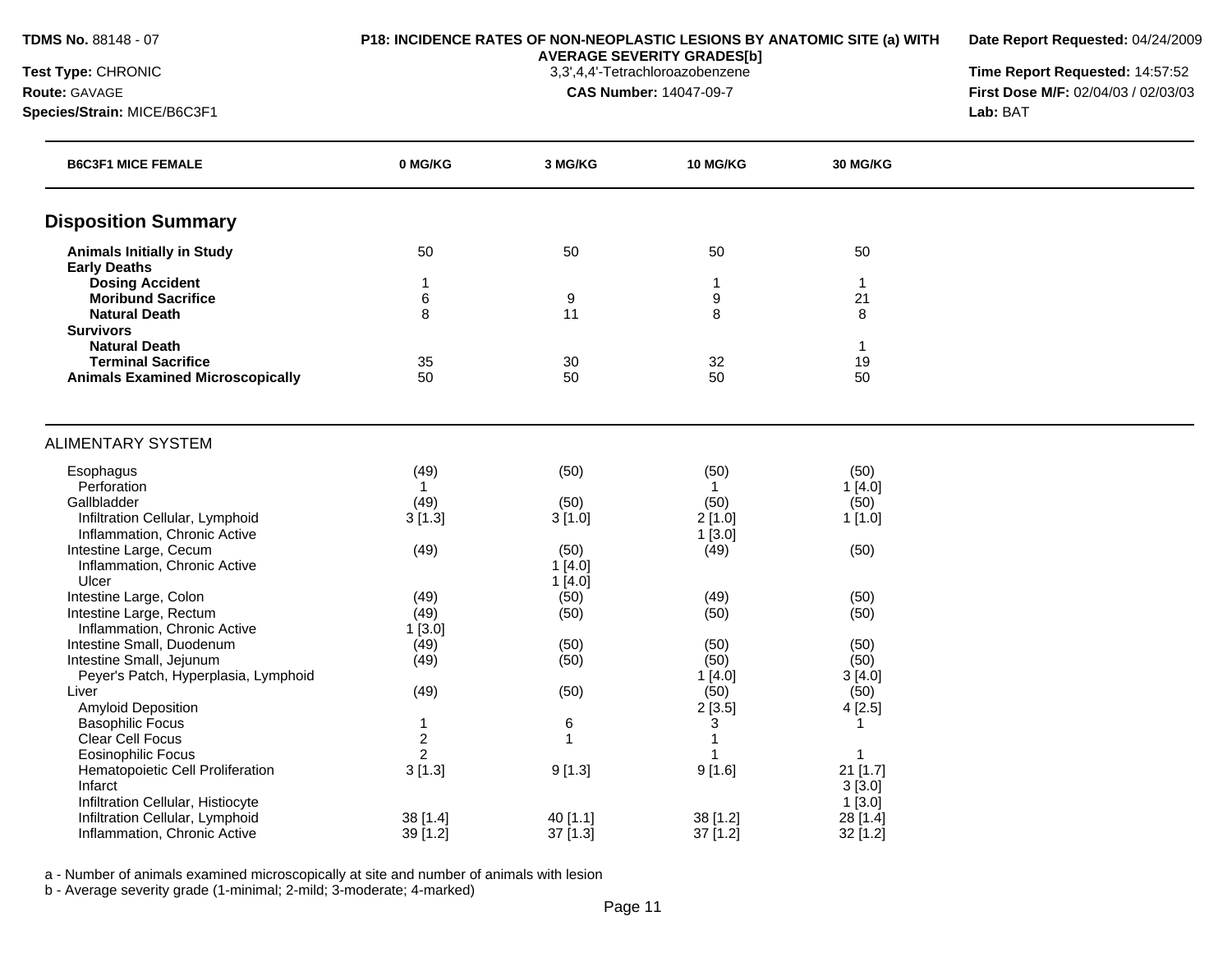**Date Report Requested:** 04/24/2009

**Species/Strain:** MICE/B6C3F1 **Lab:** BAT

**AVERAGE SEVERITY GRADES[b]**

**Test Type:** CHRONIC 3,3',4,4'-Tetrachloroazobenzene **Time Report Requested:** 14:57:52 **Route:** GAVAGE **CAS Number:** 14047-09-7 **First Dose M/F:** 02/04/03 / 02/03/03

| <b>B6C3F1 MICE FEMALE</b>                     | 0 MG/KG  | 3 MG/KG  | 10 MG/KG   | 30 MG/KG            |  |
|-----------------------------------------------|----------|----------|------------|---------------------|--|
| Mineralization                                |          | 1[1.0]   |            | 1[1.0]              |  |
| <b>Mixed Cell Focus</b>                       | 3        | 3        | 4          | $\mathbf{1}$        |  |
| <b>Tension Lipidosis</b>                      | 4[2.3]   | 6[1.8]   | 4[2.5]     | 4[2.5]              |  |
| Bile Duct, Hyperplasia                        |          | 1[2.0]   |            | 2[2.0]              |  |
| Bile Duct, Inflammation, Chronic Active       |          |          |            | 1[2.0]              |  |
| Hepatocyte, Necrosis                          | 1[2.0]   | 1[1.0]   | 3[2.3]     | 3[1.7]              |  |
| Hepatocyte, Vacuolization Cytoplasmic         | 33 [1.6] | 33 [2.0] | 35[2.1]    | 20 [1.8]            |  |
| Mesentery                                     | (5)      | (12)     | (9)        | (15)                |  |
| Congestion                                    |          |          | 1[3.0]     |                     |  |
| Fat, Cyst                                     | 1[4.0]   |          |            |                     |  |
| Fat, Fibrosis                                 | 3[1.7]   | 6[2.5]   | 5[2.6]     | 6[2.5]              |  |
| Fat, Inflammation, Chronic Active             | 2[1.5]   | 6[2.0]   | 4[2.0]     | 7[1.9]              |  |
| Fat, Mineralization                           |          | 1[1.0]   | 3[1.3]     |                     |  |
| Fat, Necrosis                                 | 3[4.0]   | 5[4.0]   | 5[4.0]     | 8[4.0]              |  |
| Pancreas                                      | (49)     | (50)     | (50)       | (50)                |  |
| <b>Basophilic Focus</b>                       | 1[2.0]   |          |            |                     |  |
| Congestion<br>Infiltration Cellular, Lymphoid | 12 [1.2] | 5[1.0]   | 6[1.3]     | $1$ [2.0]<br>3[2.0] |  |
| Inflammation, Chronic Active                  |          |          | 2[2.5]     | 1[2.0]              |  |
| Mineralization                                |          |          |            | 1[2.0]              |  |
| Acinus, Atrophy                               |          | 1[3.0]   |            |                     |  |
| Duct, Cyst                                    |          | 1[4.0]   |            |                     |  |
| Duct, Cyst, Multiple                          |          |          |            | 1[4.0]              |  |
| Salivary Glands                               | (49)     | (50)     | (50)       | (50)                |  |
| Infiltration Cellular, Lymphoid               | 36 [1.5] | 23 [1.0] | $13$ [1.0] | 1[1.0]              |  |
| Mineralization                                |          | 1[1.0]   |            |                     |  |
| Stomach, Forestomach                          | (49)     | (50)     | (50)       | (50)                |  |
| Infiltration Cellular, Lymphoid               | 2[1.0]   |          | 2[1.5]     | 10 [1.7]            |  |
| Inflammation, Chronic Active                  | 1[2.0]   | 4[2.3]   | 1[3.0]     | 1[1.0]              |  |
| Mineralization                                |          |          |            | 1[1.0]              |  |
| Epithelium, Cyst                              |          | 1[2.0]   | 2[2.0]     |                     |  |
| Epithelium, Hyperplasia                       | 8[1.9]   | 27 [1.5] | 38 [1.7]   | 43 [2.0]            |  |
| Epithelium, Ulcer                             | 1[1.0]   | 3[3.0]   | 1[4.0]     |                     |  |
| Stomach, Glandular                            | (49)     | (50)     | (50)       | (50)                |  |
| Infiltration Cellular, Lymphoid               | 1[1.0]   | 14[1.4]  | 30[1.7]    | 28 [1.7]            |  |
| Infiltration Cellular, Mast Cell              | 1[2.0]   |          |            |                     |  |
| Inflammation, Chronic Active                  | 2[2.0]   |          | 1[2.0]     | 1[2.0]              |  |
| Mineralization                                | 1[1.0]   | 4[1.0]   | 3[1.0]     | 3[1.7]              |  |
| Epithelium, Erosion                           |          | 1[2.0]   |            |                     |  |
| Epithelium, Hyperplasia, Focal                | 1[2.0]   | 19 [1.5] | 26 [1.9]   | 28 [2.1]            |  |

a - Number of animals examined microscopically at site and number of animals with lesion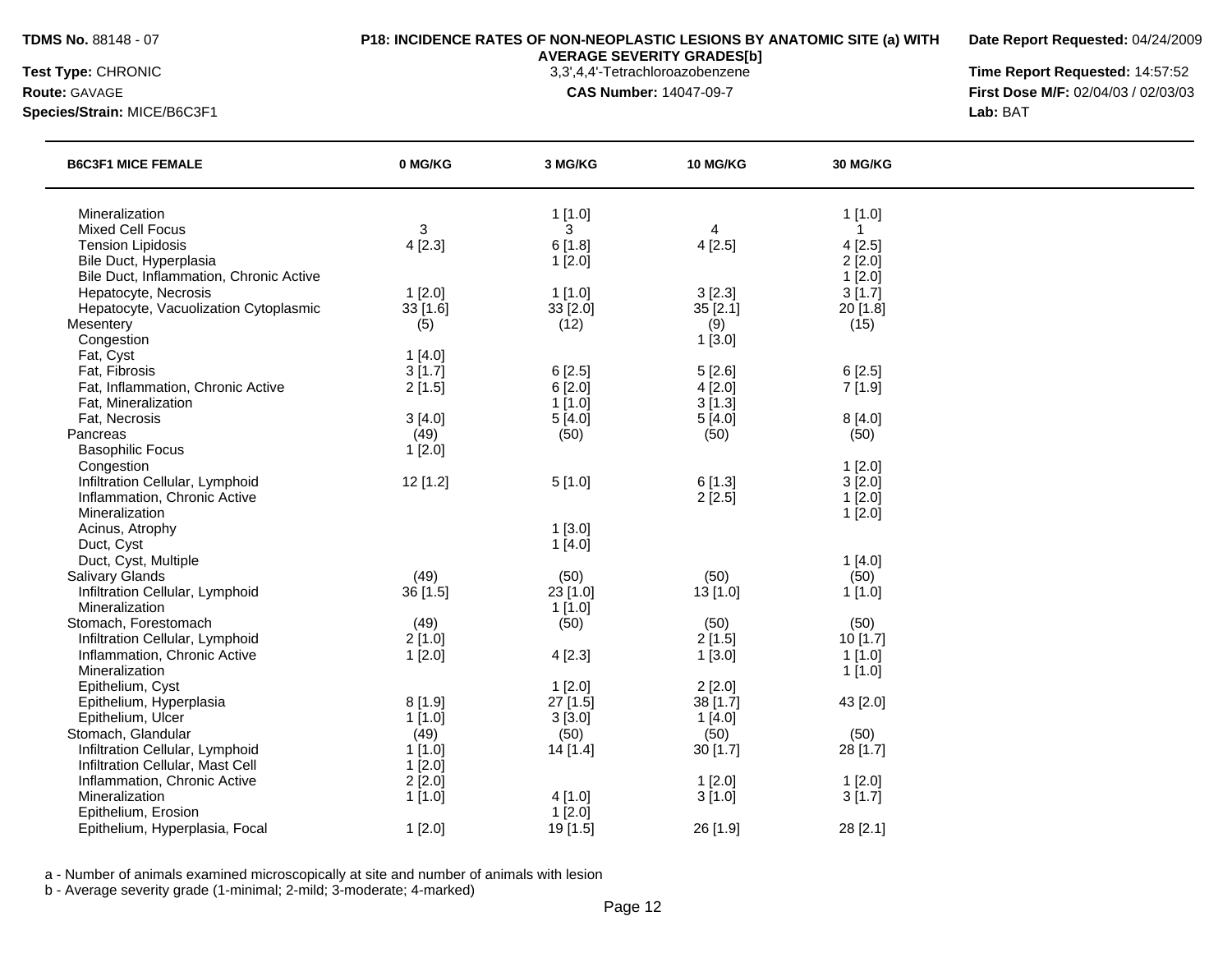**Date Report Requested:** 04/24/2009

**AVERAGE SEVERITY GRADES[b]**

**Test Type:** CHRONIC 3,3',4,4'-Tetrachloroazobenzene **Time Report Requested:** 14:57:52 **Route:** GAVAGE **CAS Number:** 14047-09-7 **First Dose M/F:** 02/04/03 / 02/03/03 **Species/Strain:** MICE/B6C3F1 **Lab:** BAT

| <b>B6C3F1 MICE FEMALE</b>                                                                                                                                                                 | 0 MG/KG                                    | 3 MG/KG                                                        | <b>10 MG/KG</b>                    | <b>30 MG/KG</b>                                                   |  |
|-------------------------------------------------------------------------------------------------------------------------------------------------------------------------------------------|--------------------------------------------|----------------------------------------------------------------|------------------------------------|-------------------------------------------------------------------|--|
| Epithelium, Necrosis<br>Epithelium, Ulcer<br>Epithelium, Glands, Cyst<br>Tongue<br>Tooth<br>Malformation                                                                                  | 8[1.6]<br>(0)<br>(2)<br>$\overline{2}$     | 1[3.0]<br>19 [1.3]<br>(1)<br>(0)                               | 1[3.0]<br>13 [1.2]<br>(0)<br>(0)   | 1[2.0]<br>22 [1.8]<br>(1)<br>(0)                                  |  |
| <b>CARDIOVASCULAR SYSTEM</b>                                                                                                                                                              |                                            |                                                                |                                    |                                                                   |  |
| <b>Blood Vessel</b><br>Aorta, Mineralization<br>Heart<br>Cardiomyopathy<br>Hyperplasia, Atypical<br>Inflammation, Chronic Active<br>Mineralization<br>Valve, Inflammation, Chronic Active | (49)<br>1[1.0]<br>(49)<br>3[1.3]<br>3[1.7] | (50)<br>2[3.0]<br>(50)<br>5[1.2]<br>1[2.0]<br>3[1.3]<br>1[4.0] | (50)<br>(50)<br>4[1.3]<br>3[1.7]   | (50)<br>1[2.0]<br>(50)<br>9[1.7]<br>$1$ [2.0]<br>1[2.0]<br>2[2.0] |  |
| <b>ENDOCRINE SYSTEM</b>                                                                                                                                                                   |                                            |                                                                |                                    |                                                                   |  |
| <b>Adrenal Cortex</b><br><b>Accessory Adrenal Cortical Nodule</b><br>Cyst<br>Degeneration, Fatty                                                                                          | (49)<br>2[2.5]<br>1[3.0]                   | (50)<br>2[1.5]                                                 | (50)<br>1[2.0]                     | (50)<br>1[2.0]<br>1[2.0]                                          |  |
| Hematopoietic Cell Proliferation<br>Hyperplasia<br>Hypertrophy<br>Inflammation, Chronic Active                                                                                            | 1[2.0]<br>2[1.0]                           | 2[2.0]                                                         | 1[1.0]                             | $1$ [1.0]                                                         |  |
| Subcapsular, Hyperplasia<br>Adrenal Medulla<br>Hyperplasia<br>Islets, Pancreatic                                                                                                          | 48 [2.1]<br>(49)<br>2[1.0]<br>(49)         | 50 [2.0]<br>(50)<br>(50)                                       | 47 [2.0]<br>(50)<br>2[2.0]<br>(50) | 48 [2.0]<br>(50)<br>(50)                                          |  |
| Hyperplasia<br>Parathyroid Gland<br>Cyst                                                                                                                                                  | 1[2.0]<br>(43)                             | (47)<br>1[2.0]                                                 | (48)                               | (41)                                                              |  |
| Cyst, Multiple<br><b>Pituitary Gland</b><br>Pars Distalis, Angiectasis<br>Pars Distalis, Cyst                                                                                             | (49)<br>2[2.0]                             | 1[2.0]<br>(49)<br>1[1.0]                                       | (50)<br>3[1.7]                     | 1[2.0]<br>(50)<br>2[3.0]<br>$1$ [1.0]                             |  |

a - Number of animals examined microscopically at site and number of animals with lesion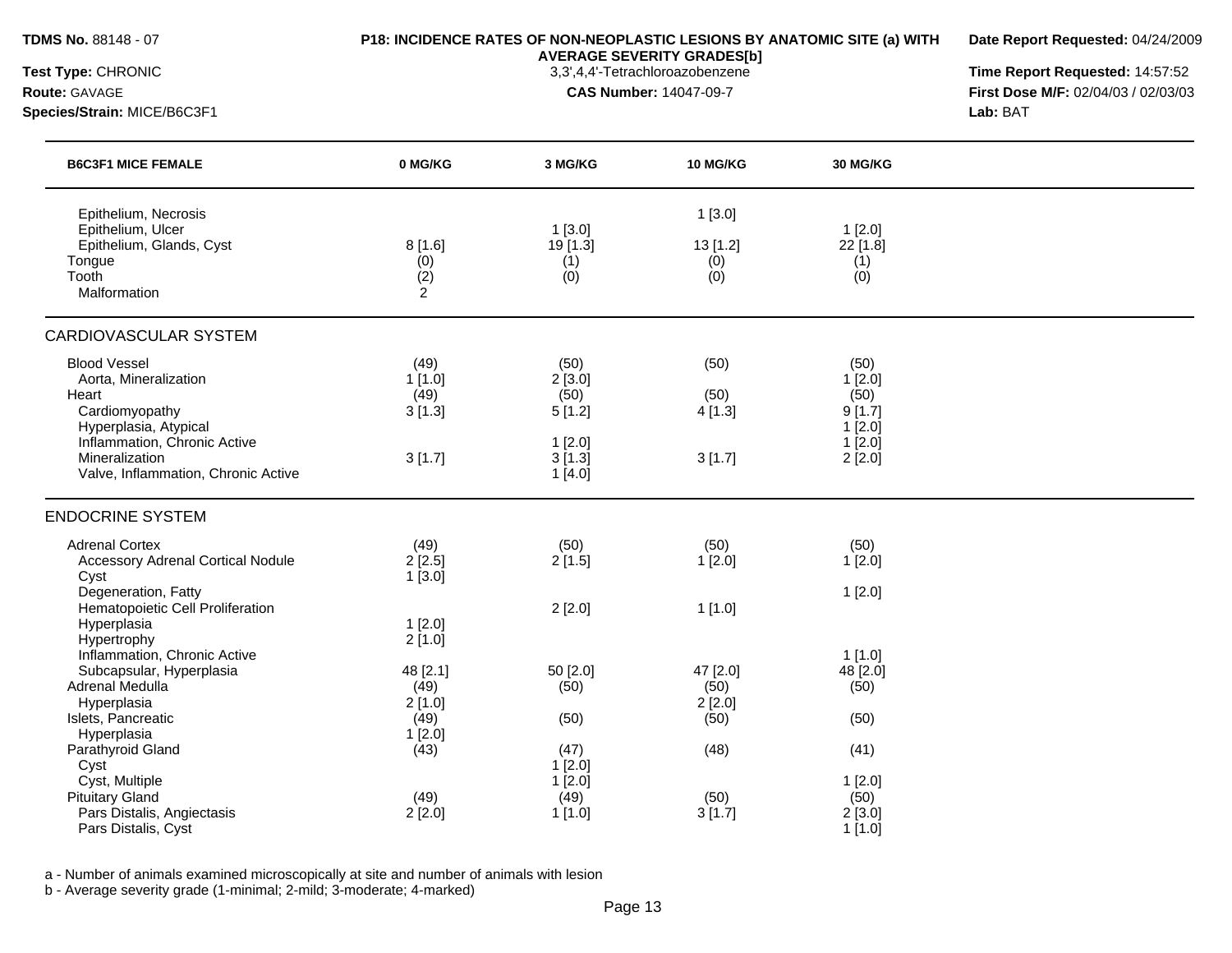#### **TDMS No.** 88148 - 07 **P18: INCIDENCE RATES OF NON-NEOPLASTIC LESIONS BY ANATOMIC SITE (a) WITH AVERAGE SEVERITY GRADES[b]**

**Date Report Requested:** 04/24/2009

**Species/Strain:** MICE/B6C3F1 **Lab:** BAT

Pigmentation

**Test Type:** CHRONIC 3,3',4,4'-Tetrachloroazobenzene **Time Report Requested:** 14:57:52 **Route:** GAVAGE **CAS Number:** 14047-09-7 **First Dose M/F:** 02/04/03 / 02/03/03

| <b>B6C3F1 MICE FEMALE</b>                                       | 0 MG/KG            | 3 MG/KG          | <b>10 MG/KG</b>   | <b>30 MG/KG</b>    |  |
|-----------------------------------------------------------------|--------------------|------------------|-------------------|--------------------|--|
| Pars Distalis, Hyperplasia                                      | 6[2.0]             | 5[2.0]           | 8[2.3]            | 5[2.4]             |  |
| <b>Thyroid Gland</b>                                            | (49)               | (50)             | (50)              | (50)               |  |
| Ectopic Thymus                                                  | 1[2.0]             |                  | 2[1.5]            |                    |  |
| Infiltration Cellular, Lymphoid<br>C-cell, Hyperplasia          | 1[1.0]             |                  | 1[4.0]            |                    |  |
| Follicle, Cyst                                                  | 1[3.0]             | 1[2.0]           |                   | 1[3.0]             |  |
| Follicle, Degeneration                                          | 17 [1.8]           | 28 [2.1]         | 24 [2.1]          | 20 [2.0]           |  |
| <b>GENITAL SYSTEM</b>                                           |                    |                  |                   |                    |  |
| <b>Clitoral Gland</b>                                           | (49)               | (50)             | (49)              | (50)               |  |
| Atrophy                                                         | 25 [3.3]           | 44 [3.3]         | 37 [3.6]          | 40 [3.6]           |  |
| <b>Fibrosis</b>                                                 |                    |                  |                   | 1[2.0]             |  |
| Infiltration Cellular, Lymphoid<br>Inflammation, Chronic Active | 3[1.7]             | 5[1.6]<br>4[1.5] | 6[1.2]<br>17[2.1] | 3[2.0]<br>25 [2.3] |  |
| Duct, Cyst                                                      | 5[3.0]             | 46 [2.6]         | 43 [3.1]          | 43 [3.5]           |  |
| Ovary                                                           | (49)               | (50)             | (50)              | (50)               |  |
| Angiectasis                                                     | 3 [2.3]            |                  |                   |                    |  |
| Atrophy                                                         | 29 [3.3]           | 44 [3.4]         | 47 [3.4]          | 45 [3.7]           |  |
| Cyst<br>Cyst, Multiple                                          | 11 [2.1]<br>1[2.0] | 8[2.1]           | 5[3.0]            | 4[2.3]             |  |
| Infiltration Cellular, Lymphoid                                 | 2[2.0]             |                  |                   |                    |  |

| Inflammation, Chronic Active     |           |          | 1 [3.0]   |           |
|----------------------------------|-----------|----------|-----------|-----------|
| Uterus                           | (49)      | (50)     | (50)      | (50)      |
| Cvst                             |           | 1 [3.0]  | $1$ [2.0] |           |
| Infiltration Cellular, Lymphoid  | $1$ [2.0] |          |           |           |
| Inflammation, Chronic Active     |           |          | $1$ [2.0] |           |
| Endometrium, Hyperplasia, Cystic | 45 [2.6]  | 45 [2.1] | 45 [2.2]  | 41 [1.8]  |
| Vagina                           | (49)      | (50)     | (50)      | (50)      |
| Infiltration Cellular, Lymphoid  | 1 [1.0]   |          |           | $1$ [2.0] |
|                                  |           |          |           |           |

Oviduct (0) (0) (1) (0)

a - Number of animals examined microscopically at site and number of animals with lesion

Inflammation, Chronic Active 1 [4.0]

Bilateral, Cyst 1 [2.0] 1 [2.0] 2 [2.0] 2 [2.0] 2 [2.0] 2 [2.0] 2 [2.0] 2 [2.0] 2 [2.0] 2 [2.0] 2 [2.0] 2 [2.0] 2 [2.0] 2 [2.0] 2 [2.0] 2 [2.0] 2 [2.0] 2 [2.0] 2 [2.0] 2 [2.0] 2 [2.0] 2 [2.0] 2 [2.0] 2 [2.0] 2 [2.0] 2 [2.0

b - Average severity grade (1-minimal; 2-mild; 3-moderate; 4-marked)

Mineralization 1 [1.0]<br>
Pigmentation 2 [1.5]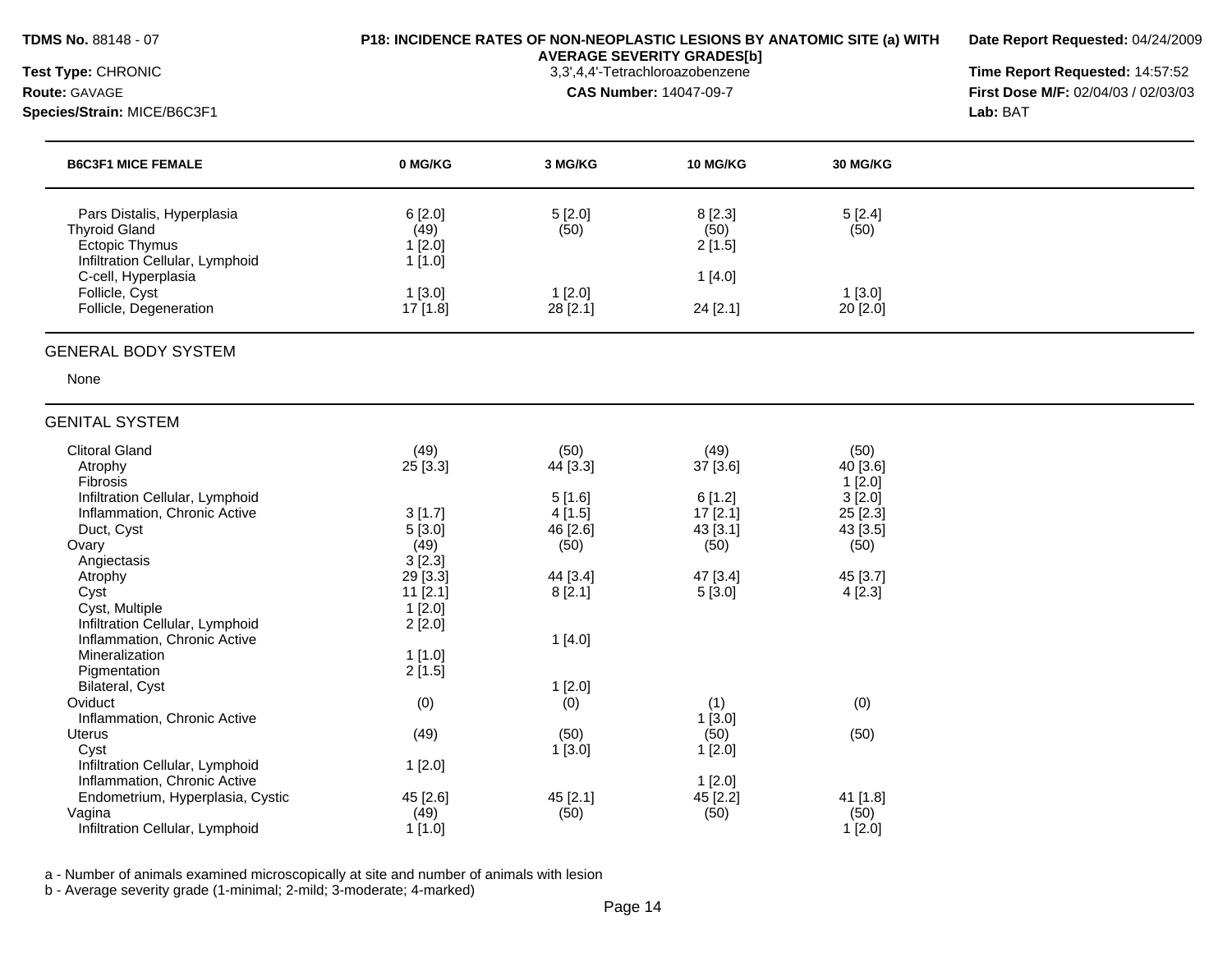| TDMS No. 88148 - 07<br>Test Type: CHRONIC                                                                                                                                                                                                 | P18: INCIDENCE RATES OF NON-NEOPLASTIC LESIONS BY ANATOMIC SITE (a) WITH | Date Report Requested: 04/24/2009<br>Time Report Requested: 14:57:52 |                                            |                                                                                      |                                     |
|-------------------------------------------------------------------------------------------------------------------------------------------------------------------------------------------------------------------------------------------|--------------------------------------------------------------------------|----------------------------------------------------------------------|--------------------------------------------|--------------------------------------------------------------------------------------|-------------------------------------|
|                                                                                                                                                                                                                                           |                                                                          |                                                                      |                                            |                                                                                      |                                     |
| <b>Route: GAVAGE</b>                                                                                                                                                                                                                      |                                                                          |                                                                      | <b>CAS Number: 14047-09-7</b>              |                                                                                      | First Dose M/F: 02/04/03 / 02/03/03 |
| Species/Strain: MICE/B6C3F1                                                                                                                                                                                                               |                                                                          |                                                                      |                                            |                                                                                      | Lab: BAT                            |
| <b>B6C3F1 MICE FEMALE</b>                                                                                                                                                                                                                 | 0 MG/KG                                                                  | 3 MG/KG                                                              | 10 MG/KG                                   | 30 MG/KG                                                                             |                                     |
| Infiltration Cellular, Polymorphonuclear<br>Inflammation, Chronic Active<br>Epithelium, Atrophy<br>Epithelium, Hyperplasia                                                                                                                | $11$ [2.1]<br>$2$ [2.0]<br>3[2.7]                                        | 21 [1.7]<br>2[2.0]<br>1[3.0]                                         | 15[1.7]<br>$3$ [2.3]<br>3[2.0]             | 18 [1.9]<br>3[1.7]                                                                   |                                     |
| <b>HEMATOPOIETIC SYSTEM</b>                                                                                                                                                                                                               |                                                                          |                                                                      |                                            |                                                                                      |                                     |
| <b>Bone Marrow</b><br>Hyperplasia<br>Myelofibrosis<br>Lymph Node<br>Bronchial, Hyperplasia, Lymphoid<br>Inguinal, Hyperplasia, Lymphoid                                                                                                   | (50)<br>2[4.0]<br>$16$ [1.8]<br>(7)<br>1[3.0]<br>1[3.0]                  | (50)<br>8[4.0]<br>30 [1.7]<br>(8)                                    | (50)<br>9[4.0]<br>$33$ [1.9]<br>(9)        | (50)<br>16 [4.0]<br>15[1.6]<br>(16)                                                  |                                     |
| Inguinal, Pigmentation<br>Mediastinal, Hematopoietic Cell<br>Proliferation                                                                                                                                                                |                                                                          | 1[1.0]                                                               |                                            | 1[2.0]                                                                               |                                     |
| Mediastinal, Hyperplasia, Lymphoid<br>Mediastinal, Inflammation, Chronic Active<br>Mediastinal, Necrosis, Lymphoid<br>Pancreatic, Hematopoietic Cell<br>Proliferation                                                                     | 1[3.0]                                                                   | 1[3.0]                                                               | 2[3.5]<br>1[4.0]                           | 1[4.0]<br>1[1.0]                                                                     |                                     |
| Pancreatic, Hyperplasia, Lymphoid<br>Pancreatic, Pigmentation<br>Renal, Hyperplasia, Lymphoid<br>Lymph Node, Mandibular<br>Hyperplasia, Lymphoid<br>Necrosis, Lymphoid<br>Pigmentation<br>Lymph Node, Mesenteric<br>Hyperplasia, Lymphoid | (49)<br>10[3.6]<br>$1$ [3.0]<br>(48)<br>3[3.0]                           | (49)<br>8 [3.9]<br>1[2.0]<br>(49)                                    | (50)<br>9[3.7]<br>1[2.0]<br>(48)<br>4[3.8] | 1[4.0]<br>1[2.0]<br>1[4.0]<br>(49)<br>15 [3.9]<br>1[4.0]<br>2[2.0]<br>(49)<br>2[3.5] |                                     |
| Mineralization<br>Artery, Mineralization<br>Spleen                                                                                                                                                                                        | (49)                                                                     | $1$ [2.0]<br>1[2.0]<br>(50)                                          | (50)                                       | (50)                                                                                 |                                     |
| <b>Amyloid Deposition</b><br>Atrophy<br><b>Fibrosis</b>                                                                                                                                                                                   | 1[4.0]                                                                   | 3[3.7]<br>$1$ [1.0]                                                  | $1$ [1.0]<br>6[2.8]                        | 4[1.8]<br>3[3.3]                                                                     |                                     |
| Hematopoietic Cell Proliferation<br>Hyperplasia, Lymphoid<br>Infarct                                                                                                                                                                      | 10 [3.0]                                                                 | 25 [2.7]                                                             | 21 [2.6]<br>1[3.0]                         | 33 [2.7]<br>1[4.0]                                                                   |                                     |

a - Number of animals examined microscopically at site and number of animals with lesion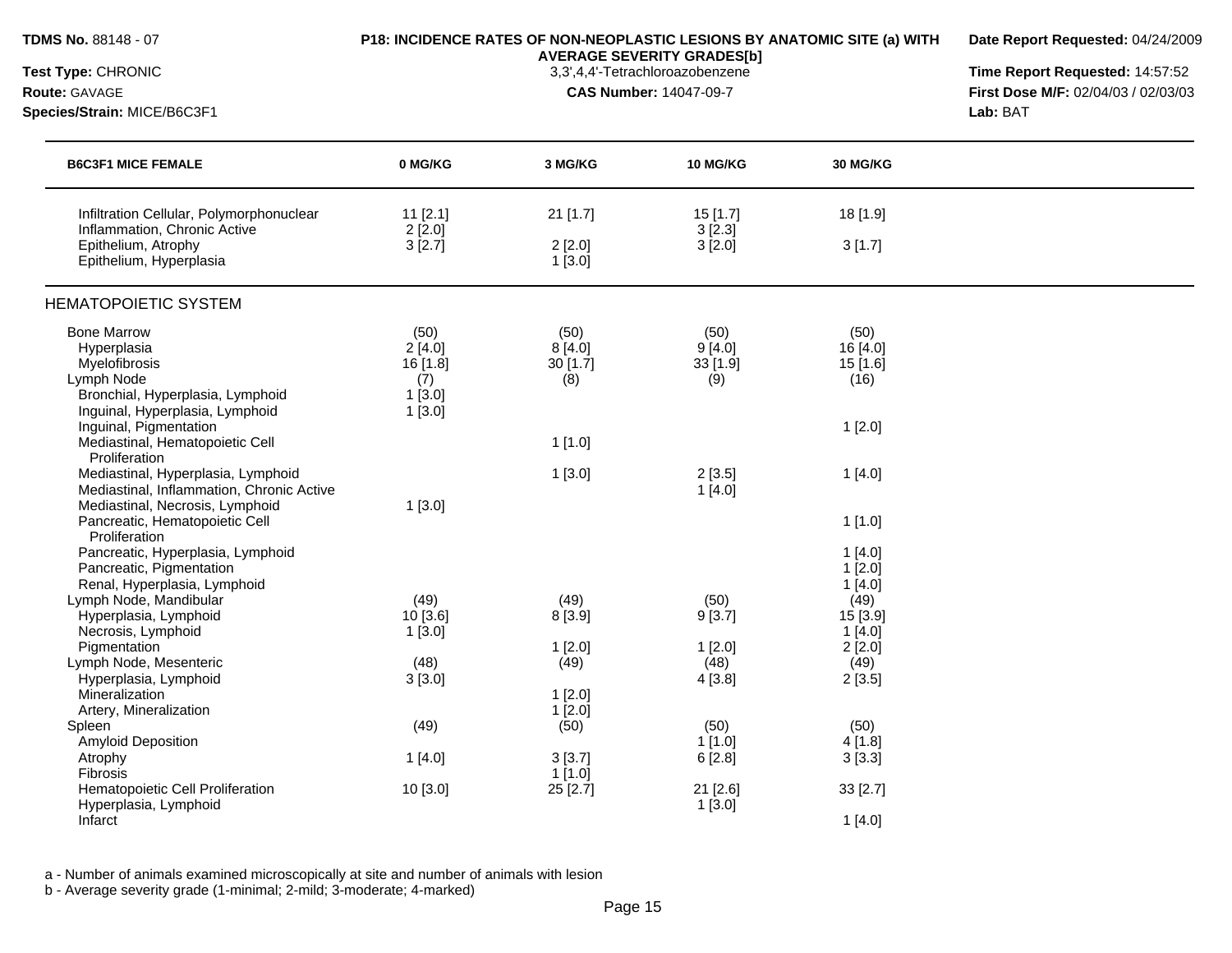**Date Report Requested:** 04/24/2009

**Species/Strain:** MICE/B6C3F1 **Lab:** BAT

**AVERAGE SEVERITY GRADES[b]**

**Test Type:** CHRONIC 3,3',4,4'-Tetrachloroazobenzene **Time Report Requested:** 14:57:52 **Route:** GAVAGE **CAS Number:** 14047-09-7 **First Dose M/F:** 02/04/03 / 02/03/03

| 8[3.6]<br>(48)<br>7[3.3]<br>9[1.9]<br>21 [2.0] | (48)<br>15 [3.5]                                                | 1[4.0]<br>(45)                                                                                     | 1[3.0]<br>(48)                                                                       |
|------------------------------------------------|-----------------------------------------------------------------|----------------------------------------------------------------------------------------------------|--------------------------------------------------------------------------------------|
| 10 [1.9]<br>1[2.0]<br>2[3.0]                   | 5[1.8]<br>31 [2.1]<br>11 [1.6]                                  | 12 [3.9]<br>4[1.8]<br>33 [2.1]<br>20 [1.9]                                                         | 25 [3.8]<br>3[2.7]<br>37 [2.9]<br>5[2.0]                                             |
| 1[3.0]                                         | 1[4.0]<br>5[2.0]<br>1[4.0]                                      | $12$ [1.8]                                                                                         | 5[2.6]                                                                               |
|                                                |                                                                 |                                                                                                    |                                                                                      |
| (49)<br>(49)<br>1[2.0]<br>2[1.0]<br>6[2.2]     | (50)<br>(50)<br>2[3.0]<br>1[4.0]<br>2[2.5]<br>1[4.0]<br>10[2.7] | (50)<br>(50)<br>6[3.2]<br>4[3.8]<br>4[3.8]<br>4[4.0]<br>$11$ [1.3]<br>11 [2.9]<br>2[2.5]<br>1[1.0] | (50)<br>(50)<br>11 [3.6]<br>11 [3.3]<br>11 [3.2]<br>11 [4.0]<br>23 [1.4]<br>15 [3.0] |
|                                                |                                                                 |                                                                                                    |                                                                                      |
| (4)<br>1[1.0]                                  | (5)<br>1[2.0]                                                   | (1)                                                                                                | (50)<br>1[3.0]<br>(8)<br>1[1.0]                                                      |
|                                                | (50)                                                            | (50)                                                                                               | (50)                                                                                 |

NERVOUS SYSTEM

a - Number of animals examined microscopically at site and number of animals with lesion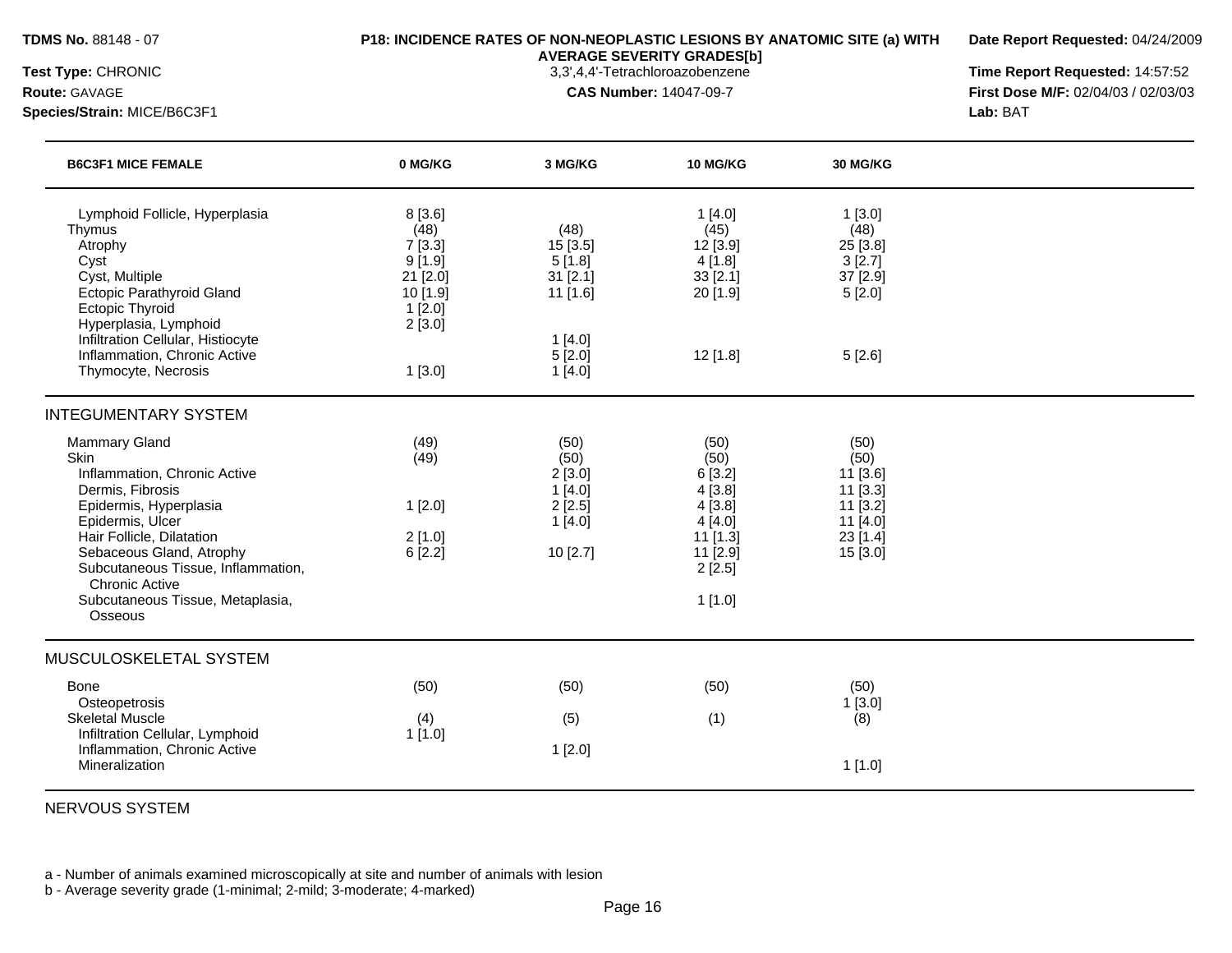**Date Report Requested:** 04/24/2009

**AVERAGE SEVERITY GRADES[b]**

**Species/Strain:** MICE/B6C3F1 **Lab:** BAT

**Test Type:** CHRONIC 3,3',4,4'-Tetrachloroazobenzene **Time Report Requested:** 14:57:52 **Route:** GAVAGE **CAS Number:** 14047-09-7 **First Dose M/F:** 02/04/03 / 02/03/03

| <b>B6C3F1 MICE FEMALE</b>                                                                | 0 MG/KG                            | 3 MG/KG          | 10 MG/KG         | 30 MG/KG            |  |
|------------------------------------------------------------------------------------------|------------------------------------|------------------|------------------|---------------------|--|
| <b>Brain</b><br>Compression<br>Hydrocephalus<br>Infiltration Cellular, Lymphoid          | (49)<br>1[4.0]<br>1[3.0]<br>1[1.0] | (50)<br>1[3.0]   | (50)             | (50)                |  |
| Meninges, Hemorrhage                                                                     |                                    | 1[2.0]           |                  |                     |  |
| Neuron, Necrosis<br><b>Peripheral Nerve</b>                                              | 2[1.5]<br>(0)                      | (2)              | (1)              | (0)                 |  |
| Sciatic, Degeneration                                                                    |                                    | 1[2.0]           |                  |                     |  |
| Spinal Cord<br>Degeneration                                                              | (0)                                | (1)<br>1[3.0]    | (1)<br>1[2.0]    | (0)                 |  |
| <b>RESPIRATORY SYSTEM</b>                                                                |                                    |                  |                  |                     |  |
| Lung                                                                                     | (49)                               | (50)             | (50)             | (50)                |  |
| Hemorrhage<br>Infiltration Cellular, Lymphoid                                            | 4[2.3]                             | 2[2.0]           |                  | 1[3.0]<br>2[3.5]    |  |
| Infiltration Cellular, Polymorphonuclear                                                 |                                    | 1[4.0]           |                  |                     |  |
| Inflammation, Chronic Active<br>Alveolar Epithelium, Hyperplasia                         | 1[1.0]                             | 3[1.3]<br>1[1.0] | 5[1.6]<br>1[2.0] | 7[2.6]<br>$4$ [2.8] |  |
| Alveolar Epithelium, Metaplasia,                                                         |                                    |                  |                  | 1[2.0]              |  |
| Squamous<br>Alveolus, Infiltration Cellular, Histiocyte                                  |                                    | 3 [2.7]          | 1[1.0]           | 6[3.5]              |  |
| Artery, Mineralization                                                                   |                                    | 1[1.0]           |                  |                     |  |
| Artery, Mediastinum, Mineralization                                                      | 1[2.0]                             | 1[2.0]           |                  |                     |  |
| Bronchiole, Metaplasia, Squamous<br>Mediastinum, Inflammation                            | 1[3.0]                             |                  |                  | 1[2.0]              |  |
| Nose                                                                                     | (50)                               | (50)             | (50)             | (50)                |  |
| Inflammation, Chronic Active                                                             | 4[2.3]                             |                  |                  |                     |  |
| Glands, Olfactory Epithelium, Dilatation<br>Glands, Olfactory Epithelium,<br>Hyperplasia | 1[3.0]                             |                  |                  | 2[2.5]              |  |
| Olfactory Epithelium, Metaplasia                                                         | 1[2.0]                             |                  |                  |                     |  |
| SPECIAL SENSES SYSTEM                                                                    |                                    |                  |                  |                     |  |
| Ear                                                                                      | (1)                                | (0)              | (1)              | (2)                 |  |
| Inflammation, Chronic Active                                                             | 1[1.0]                             |                  |                  |                     |  |
| Eye<br>Atrophy                                                                           | (49)<br>1[4.0]                     | (50)             | (50)             | (49)                |  |
|                                                                                          |                                    |                  |                  |                     |  |

a - Number of animals examined microscopically at site and number of animals with lesion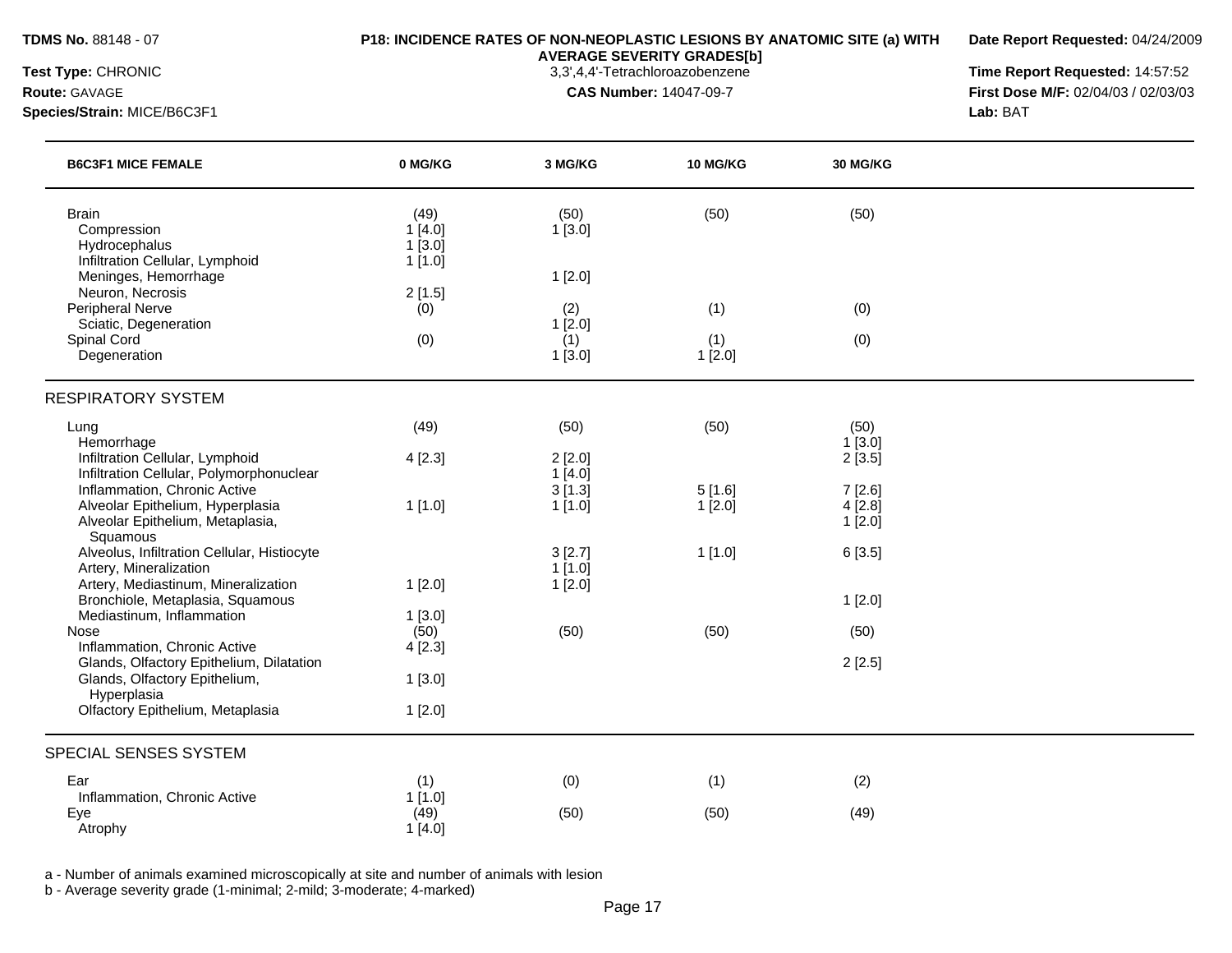**Date Report Requested:** 04/24/2009

**AVERAGE SEVERITY GRADES[b]**

**Species/Strain:** MICE/B6C3F1 **Lab:** BAT

**Test Type:** CHRONIC 3,3',4,4'-Tetrachloroazobenzene **Time Report Requested:** 14:57:52 **Route:** GAVAGE **CAS Number:** 14047-09-7 **First Dose M/F:** 02/04/03 / 02/03/03

| <b>B6C3F1 MICE FEMALE</b>                                                               | 0 MG/KG    | 3 MG/KG    | <b>10 MG/KG</b> | <b>30 MG/KG</b>  |  |
|-----------------------------------------------------------------------------------------|------------|------------|-----------------|------------------|--|
| Cornea, Inflammation, Chronic Active<br>Optic Nerve, Infiltration Cellular,<br>Lymphoid |            |            | 1[2.0]          | 1[2.0]<br>1[2.0] |  |
| Optic Nerve, Pigmentation<br><b>Harderian Gland</b>                                     | (49)       | (50)       | (49)            | 1[2.0]<br>(49)   |  |
| Atrophy                                                                                 | 1[3.0]     |            |                 |                  |  |
| Hyperplasia                                                                             | 2[2.5]     | 3[3.0]     | 2[2.5]          | 2[3.0]           |  |
| Infiltration Cellular, Lymphoid                                                         | $32$ [1.3] | 13[1.1]    | 7[1.0]          | 4[1.0]           |  |
| Inflammation, Chronic Active                                                            | 1[1.0]     |            | 2[1.0]          | 3[1.7]           |  |
| <b>URINARY SYSTEM</b>                                                                   |            |            |                 |                  |  |
| Kidney                                                                                  | (49)       | (50)       | (50)            | (50)             |  |
| Hydronephrosis                                                                          |            |            | 5[3.2]          | 3[3.7]           |  |
| Infarct                                                                                 | 3[4.0]     | 6[2.5]     | 11 [3.6]        | 2[4.0]           |  |
| Infiltration Cellular, Lymphoid                                                         | 39 [1.5]   | 35[1.5]    | $37$ [1.2]      | 26 [1.2]         |  |
| Inflammation, Chronic Active                                                            |            |            |                 | 2[3.5]           |  |
| Metaplasia, Osseous                                                                     |            | 2[2.0]     |                 |                  |  |
| Mineralization                                                                          | 6[1.0]     | $14$ [1.2] | 13[1.2]         | 14 [1.6]         |  |
| Nephropathy                                                                             | 29 [1.1]   | $32$ [1.3] | 38 [1.7]        | 41 [1.5]         |  |
| Cortex, Cyst                                                                            | 1[2.0]     |            |                 |                  |  |
| Cortex, Cyst, Multiple                                                                  | 1[2.0]     |            |                 |                  |  |
| Glomerulus, Amyloid Deposition                                                          |            |            | 1[2.0]          | 5[2.6]           |  |
| Papilla, Necrosis                                                                       |            | 1[4.0]     | 8 [3.8]         | 2[4.0]           |  |
| Pelvis, Metaplasia, Osseous                                                             |            |            |                 | 1[2.0]           |  |
| Renal Tubule, Accumulation, Hyaline<br><b>Droplet</b>                                   | 1[4.0]     | 2[3.0]     | 2[3.0]          | 2[3.0]           |  |
| Renal Tubule, Dilatation                                                                | $1$ [3.0]  | 5[2.4]     | 6[2.7]          | 7[3.0]           |  |
| Renal Tubule, Pigmentation                                                              | 1[2.0]     |            |                 |                  |  |
| Ureter                                                                                  | (0)        | (1)        | (0)             | (2)              |  |
| Transitional Epithelium, Hyperplasia                                                    |            |            |                 | 1[2.0]           |  |
| Urethra                                                                                 | (49)       | (50)       | (49)            | (49)             |  |
| <b>Dilatation</b>                                                                       |            |            | 1[4.0]          |                  |  |
| Infiltration Cellular, Lymphoid                                                         |            |            |                 | 1[2.0]           |  |
| Inflammation, Suppurative                                                               |            |            | 1[4.0]          |                  |  |
| Transitional Epithelium, Hyperplasia                                                    |            | 4[2.0]     |                 | 3[2.7]           |  |
| <b>Urinary Bladder</b>                                                                  | (49)       | (50)       | (50)            | (50)             |  |
| Infiltration Cellular, Lymphoid                                                         | 41 [1.4]   | 30[1.1]    | $27$ [1.1]      | 25 [1.1]         |  |
| Inflammation, Chronic Active                                                            |            |            |                 | 2[2.5]           |  |

a - Number of animals examined microscopically at site and number of animals with lesion